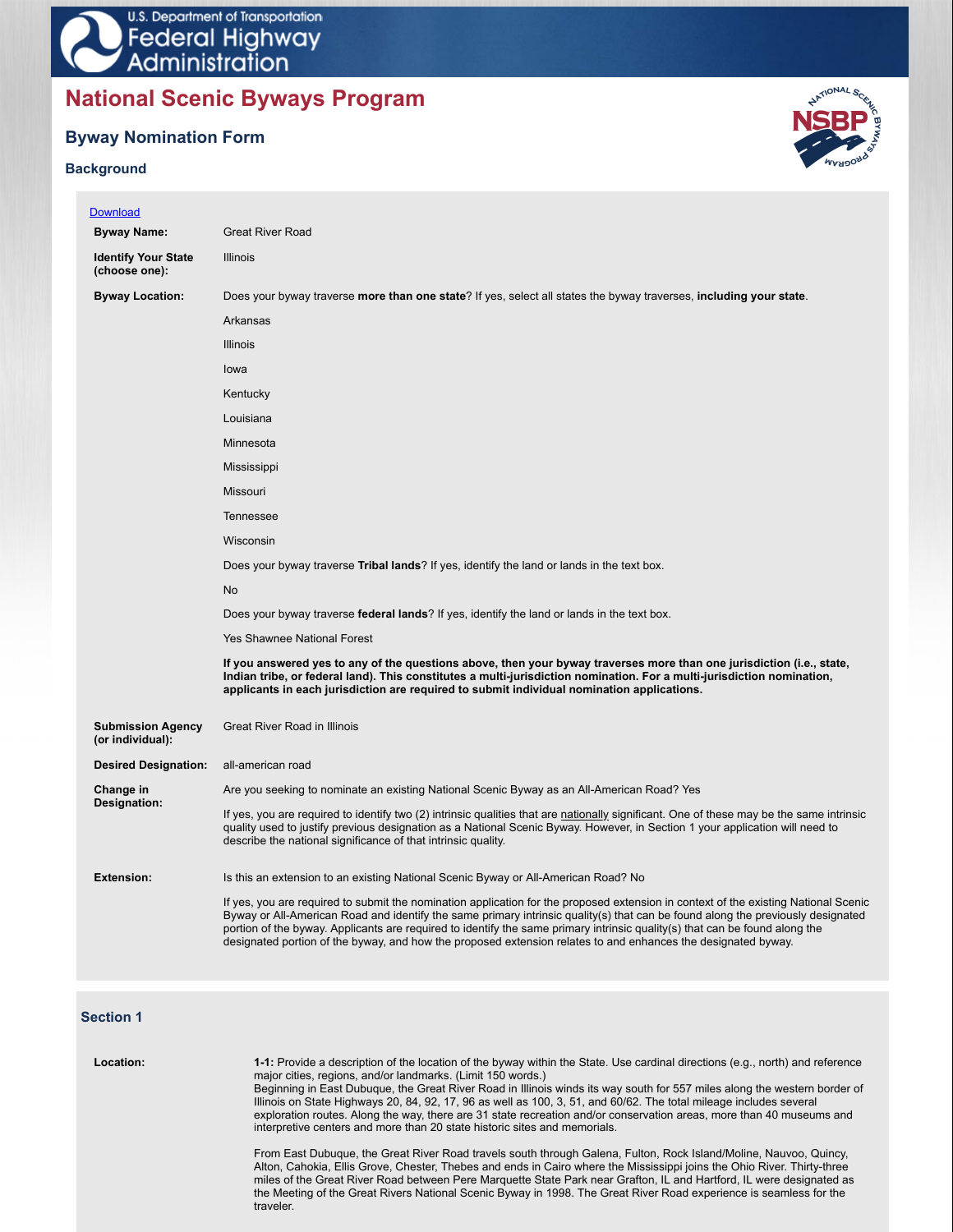| Date of Local Designation:   | 1-2: Any road submitted for designation under the National Scenic Byways Program must first be designated, through<br>legislation or some other official declaration, a State, Indian tribe or Federal land management agency scenic byway. List<br>the designating agency(s) and date(s) of designation.                                                                                                            |
|------------------------------|----------------------------------------------------------------------------------------------------------------------------------------------------------------------------------------------------------------------------------------------------------------------------------------------------------------------------------------------------------------------------------------------------------------------|
|                              | Designating Agency(s): Western Illinois Tourism Development, Inc. dba Great Rivers Country, Illinois Department of<br>Transportation                                                                                                                                                                                                                                                                                 |
|                              | Date(s) of Local Designation: 06/15/2000                                                                                                                                                                                                                                                                                                                                                                             |
| <b>Instrinsic Qualities:</b> | 1-3: For the All-American Road designation, select the two (2) Intrinsic Qualities that are most evident along the road and<br>that you will demonstrate are nationally significant. and contribute to the byway being considered a "destination unto itself."<br>(Hold the Ctrl button and click on two Intrinsic Qualities.)                                                                                       |
|                              | For multi-jurisdiction nomination applicants seeking designation as an All-American Road, at least one of the two primary<br>intrinsic qualities cited must match the qualities submitted by the other jurisdictions seeking designation. The applicant<br>may cite the second intrinsic quality as specific to their segment of the byway: Archaeological, Cultural, Historic, Natural,<br>Recreational, or Scenic. |
|                              | Cultural                                                                                                                                                                                                                                                                                                                                                                                                             |
|                              | <b>Historic</b>                                                                                                                                                                                                                                                                                                                                                                                                      |
| <b>Primary Photo:</b>        | 1-4: Provide a single image that you feel best represents the experience along your byway. Please select this image<br>carefully as it will introduce the reviewers to your byway. Also, if designated, your byway will be included in the marketing<br>efforts of the National Scenic Byways Program and this image will be used on the traveler website.                                                           |
|                              | Please provide an alternative text description of the image that describes what the image depicts. This text will be used by<br>those who cannot see the photo, and should thoroughly describe what is depicted in the image. For guidelines on<br>submitting images and composing alternative text descriptions, please see our <i>Image Style Guide</i> . (Limit 50 words.)                                        |
|                              | Alternative text for image: A visitor takes in the expansive river view as they drive the Great River Road. Winding along the<br>Mississippi River for the entire 557-mile western border of Illinois, the vast reaching shores of the river are set against a<br>backdrop of forested bluffs.                                                                                                                       |
|                              | Image name: Great River Road IL                                                                                                                                                                                                                                                                                                                                                                                      |
|                              | Image owner: Great Rivers Country                                                                                                                                                                                                                                                                                                                                                                                    |
|                              | Photo release? Yes                                                                                                                                                                                                                                                                                                                                                                                                   |
|                              | Upload Image: 1-4GreatRiverRoadIL.jpg                                                                                                                                                                                                                                                                                                                                                                                |
|                              | Before uploading, rename the file to begin with 1-4. For example, rename your file RiverBend.png to 1-4RiverBend.png.                                                                                                                                                                                                                                                                                                |
|                              |                                                                                                                                                                                                                                                                                                                                                                                                                      |
|                              |                                                                                                                                                                                                                                                                                                                                                                                                                      |

### **Section 2**

2-1: This section will introduce the reviewers to your byway. Provide a description of your byway from the "big picture" point of view, and within the context of your description, include information on the items below. For more information on developing a strong statement of qualification, please reference the Nominations Guide. (Limit 750 words.)

- Theme that reflects the central focus of the byway's nomination story and promotes the Byway.
- An overview of the Traveler Experience navigating the byway. Provide a sense of how the experience unfolds as visible features, byway stories, or important resources form the core quality of your corridor.
- Regional Significance (National Scenic Byway) explain and justify what is special, significant or unique about your byway in relation to the primary Intrinsic Quality
- National Significance (All-American Road) explain and justify what is special, significant or unique about your byway in relation to the two (2) primary Intrinsic Qualities, and why the road is considered a destination unto itself.

#### **Statement of Qualification:**

Long before America reached her ocean shores on the west coast, the banks of the mighty Mississippi River marked its jagged western edge. The untamed frontier was a magnet to Native American tribes, fur traders, French explorers and river pirates. European explorers used the Mississippi River as a route to discover the secrets of a new world. Early Americans used the river to explore and settle a continent. Today, the Mississippi is one of the most important commercial waterways in the world, moving 175 million tons of freight each year.

For 557 meandering miles along the nation's mightiest river, the Mississippi, travelers are exposed to extensive history, various cultures, natural wonders, the romance of the river and the well-known Midwestern hospitality. The Mississippi has long been a national icon and has now gained international recognition as one of the world's great rivers, becoming a destination for travelers from across the globe. The river itself and the historic and cultural attractions along it has become an important tourism marketing tool in the United Kingdom, Mexico, Japan, China, Germany and other European countries. In fact, during a recent German sales mission, the Great River Road and the city of Chicago tied for "Must-See Attraction" in Illinois.

The Great River Road in Illinois features historic sites and rich cultures of regional, national and international importance as well as scenic vistas, parks and outdoor recreation. Five of the additional six National Scenic Byways in Illinois meet the Great River Road at some point, connecting the Illinois byway system. The remaining National Scenic Byway, Illinois River Road, has a proposed plan to extend their Byway to the Mississippi River.

In Galena, the traveler feels as though they have been transported to another era of Main Street America, but enhanced by many early historic sites as well as over 100 specialty shops and restaurants. Traveling south, a visitor comes upon the authentic Dutch windmill, de Immigrant, which highlights the area's Dutch history and culture. The Black Hawk State Historic Site celebrates Native Americans and educates travelers on their important history in Illinois and to the nation. In Moline, the famous farm implement and equipment manufacturer, Deere and Company, has built the John Deere Pavilion and features educational exhibits, activities and nearby factory tours. Nauvoo is a well-preserved historic village offering fascinating views into 19th century life and was the mid-19th century home of Joseph Smith and his thousands of Church of Jesus Christ of Latter-day Saints followers. There are two excellent visitor centers as well as a beautiful temple that was built in 2002 on the site of the original. As the traveler continues south, Quincy is a historic riverfront city that boasts 3,600 historic structures built in 30 different architectural styles. Further south is Elsah, a picturesque village where time has stood still since the early 1800s. Next to Elsah is the New Piasa Chautauqua, one of ten remaining in the nation. Further southeast on the Byway is the Lewis and Clark State Historic Site which tells the story of the early 1800s Corps of Discovery led by Meriwether Lewis and William Clark. Close by is the National Great Rivers Museum and Melvin Price Locks and Dam where visitors will have a river experience like none other. Another major attraction is Cahokia Mounds State Historic Site which is a UNESCO World Heritage Site and contains the remains of a major pre-Columbian Native American city. Continuing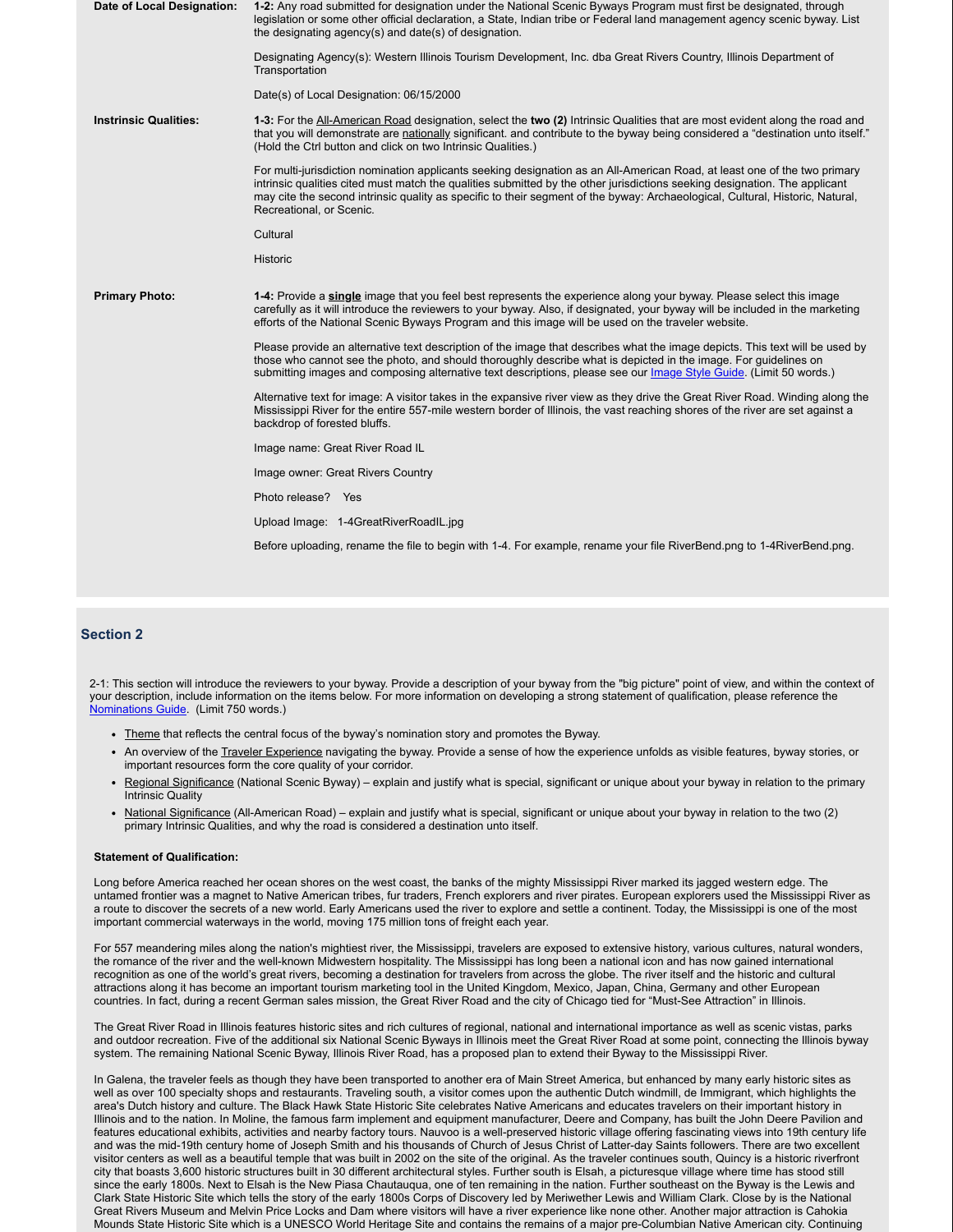on the Byway, visitors will find Fort de Chartres, the Pierre Menard Home and Fort Kaskaskia which tell the story of Illinois and the Mississippi River before Illinois became a state. Continuing south to Chester, visitors will see that this small riverfront town has done a wonderful job building on its theme of being home to cartoon character Popeye, created by Chester resident Elzie C. Segar. Near the southern terminus of the Byway is the Thebes Courthouse, which was completed in 1848 and built on a high bluff overlooking the river. It has been on the National Register of Historic Places since 1972 and can boast that Abraham Lincoln practiced law at the courthouse. The final Byway destination in Illinois is Cairo, the southern terminus of the Great River Road. This city is an example of the boom and bust cycles of river life and is home to several historic treasures, including the U.S. Custom House Museum.

### **Section 3**

| <b>Byway Length:</b>      | 3-1: Enter the total byway length (in miles) from end to end (including road gaps that aren't included in the nomination but<br>must be traveled).<br>557                                                                                                                                                                                                                                                                                                                                                                                                                                                                                                                                                                                                                                                                                                                                                                                              |
|---------------------------|--------------------------------------------------------------------------------------------------------------------------------------------------------------------------------------------------------------------------------------------------------------------------------------------------------------------------------------------------------------------------------------------------------------------------------------------------------------------------------------------------------------------------------------------------------------------------------------------------------------------------------------------------------------------------------------------------------------------------------------------------------------------------------------------------------------------------------------------------------------------------------------------------------------------------------------------------------|
| <b>Route Description:</b> | 3-2: Please provide a complete, sequential route description that documents all road segments including any gaps and/or<br>intrusions. Include all of the road segments which, when linked together, match the legal description used by your<br>State/Indian tribe/Federal land management agency to officially designate the road. Please work with your State/Indian<br>tribe/Federal land management agency Scenic Byway Coordinator to develop this section so that you accurately reflect<br>State/Indian tribe/Federal land management agency records for the designated route. Please also specify road names and<br>route numbers for all road segments. (Limit 750 words.)<br>U.S. Highway 20 from the Illinois/Iowa state line on the Julien Dubuque Bridge, East Dubuque, through Galena to<br>approximately 12 miles east of Galena and then south on Illinois Route 84, through Hanover, to the southern border of Jo<br>Daviess County. |
|                           | In Carroll County, the route continues on Illinois Route 84 through Savanna and Thomson.                                                                                                                                                                                                                                                                                                                                                                                                                                                                                                                                                                                                                                                                                                                                                                                                                                                               |
|                           | In Whiteside County, the route continues on Illinois Route 84 through Fulton and Albany.                                                                                                                                                                                                                                                                                                                                                                                                                                                                                                                                                                                                                                                                                                                                                                                                                                                               |
|                           | In Rock Island County, the route continues on Illinois Route 84 through Cordova, Port Byron, Rapids City, Hampton, and<br>into East Moline where it turns onto Illinois Route 92. It continues through Moline, Rock Island and Andalusia.<br>Approximately 7 miles west of Andalusia, it turns onto County Road 59/Loud Thunder Road to Illinois City, and rejoin<br>Illinois Route 92. Turn south on 322nd Street West and continue on to County Road 14 to the southern border of Rock<br><b>Island County.</b>                                                                                                                                                                                                                                                                                                                                                                                                                                      |
|                           | In Mercer County, the route continues on County Road 14 to Illinois Route 17. After approximately 4 miles on Illinois Route<br>17, the route turns south onto 76th Street/Keithsburg Road and continues through Keithsburg.                                                                                                                                                                                                                                                                                                                                                                                                                                                                                                                                                                                                                                                                                                                            |
|                           | <b>Exploration Route: New Boston</b><br>At the intersection of County Road 14 and Illinois Route 17, continue south on Illinois Route 17 into New Boston,<br>terminating at the Mississippi River. Return the same way to link back to the route.                                                                                                                                                                                                                                                                                                                                                                                                                                                                                                                                                                                                                                                                                                      |
|                           | In Henderson County, the route continues on Keithsburg Road, now called County Road 3, where it turns west onto Illinois<br>Route 164. The route follows Illinois Route 164 through Oguawka and Gladstone to the junction of Illinois Route 164 and<br>U.S. Highway 34. Follow U.S. Highway 34 west approximately 7 miles to Carman Road south to Lomax, where it turns<br>west onto Illinois Route 96. The route continues on Illinois Route 96 west through Dallas City to the southern border of<br>Henderson County.                                                                                                                                                                                                                                                                                                                                                                                                                               |
|                           | <b>Exploration Route: Gulf Port</b><br>At the intersection of U.S. Highway 34 and Carman Road, travel east on U.S. Highway 34 and loop back to the Great<br>River Road.                                                                                                                                                                                                                                                                                                                                                                                                                                                                                                                                                                                                                                                                                                                                                                                |
|                           | In Hancock County, the route continues on Illinois Route 96 through Dallas City, Pontoosuc, Niota, Nauvoo, and Hamilton.<br>In Hamilton, take County Road 32 to Warsaw where the route continues west on Main Street, then south on Water Street<br>to County Road 12 and the southern border of Hancock County.                                                                                                                                                                                                                                                                                                                                                                                                                                                                                                                                                                                                                                       |
|                           | In Adams County, the route switches to County Road 7 and remains on County Road 7 until it reaches County Road 1400.<br>It follows County Road 1400 east to U.S. Highway 24 through Quincy (southbound 3rd Street, northbound 4th Street) to<br>Illinois Route 57. The route follows Illinois Route 57 south through Marblehead and Fall Creek to the southern border of<br>Adams County.                                                                                                                                                                                                                                                                                                                                                                                                                                                                                                                                                              |
|                           | <b>Exploration Route: Quincy</b><br>Follow signs for Quincy Arts Corridor/National Register Historic Districts. Leaving U.S. Highway 24, the route travels west<br>on Vermont Street to North Front Street, then south to Hampshire Street, east to North 4th Street, and west to Vermont<br>Street, linking back to U.S. Highway 24.                                                                                                                                                                                                                                                                                                                                                                                                                                                                                                                                                                                                                  |
|                           | The next Illinois counties on the route are Pike and Calhoun. During the original Scenic Byway designation process, the<br>Pike County Board of Supervisors and Calhoun County elected not to participate in the original Corridor Management Plan<br>and designation process. The Great River Road in these counties is marked with the Great River Road pilot's wheel signs.                                                                                                                                                                                                                                                                                                                                                                                                                                                                                                                                                                         |
|                           | The counties of Jersey and Madison (to Hartford) were designated as the Meeting of the Great Rivers National Scenic<br>Byway in 1998, two years before Great River Road was designated as a National Scenic Byway. The Great River Road is<br>marked with the official pilot's wheel throughout these counties.                                                                                                                                                                                                                                                                                                                                                                                                                                                                                                                                                                                                                                        |
|                           | The Great River Road picks up in Madison County at the junction of I-270 and Illinois Route 111. It continues for<br>approximately 6 miles on Illinois Route 111, where it travels I-70 westbound for approximately 4 miles to the southern<br>border of Madison County. In 2010, the City of East St. Louis requested and received de-designation due to zoning issues.<br>This gap is approximately 2.7 miles and is from the I-70/I-64 intersection to the I-64/Illinois Route 3 intersection.                                                                                                                                                                                                                                                                                                                                                                                                                                                      |
|                           | <b>Exploration Route: Madison County</b><br>Travels Illinois Route 3 south off I-270 going through Granite City, Madison, Venice, and Brooklyn, looping back onto the<br>Great River Road at the junction of Illinois Route 3 and I-70.                                                                                                                                                                                                                                                                                                                                                                                                                                                                                                                                                                                                                                                                                                                |
|                           | In St. Clair County, the route continues on I-70 westbound and travels to the junction with Illinois Route 3 southbound. The<br>route continues on Illinois Route 3 through Cahokia and Dupo.                                                                                                                                                                                                                                                                                                                                                                                                                                                                                                                                                                                                                                                                                                                                                          |

In Monroe County, the route continues on Illinois Route 3 through Columbia, Waterloo and Red Bud.

Exploration Route: Columbia, Old Route 3 Main Street through Columbia, linking back to Illinois Route 3 at the south city limit.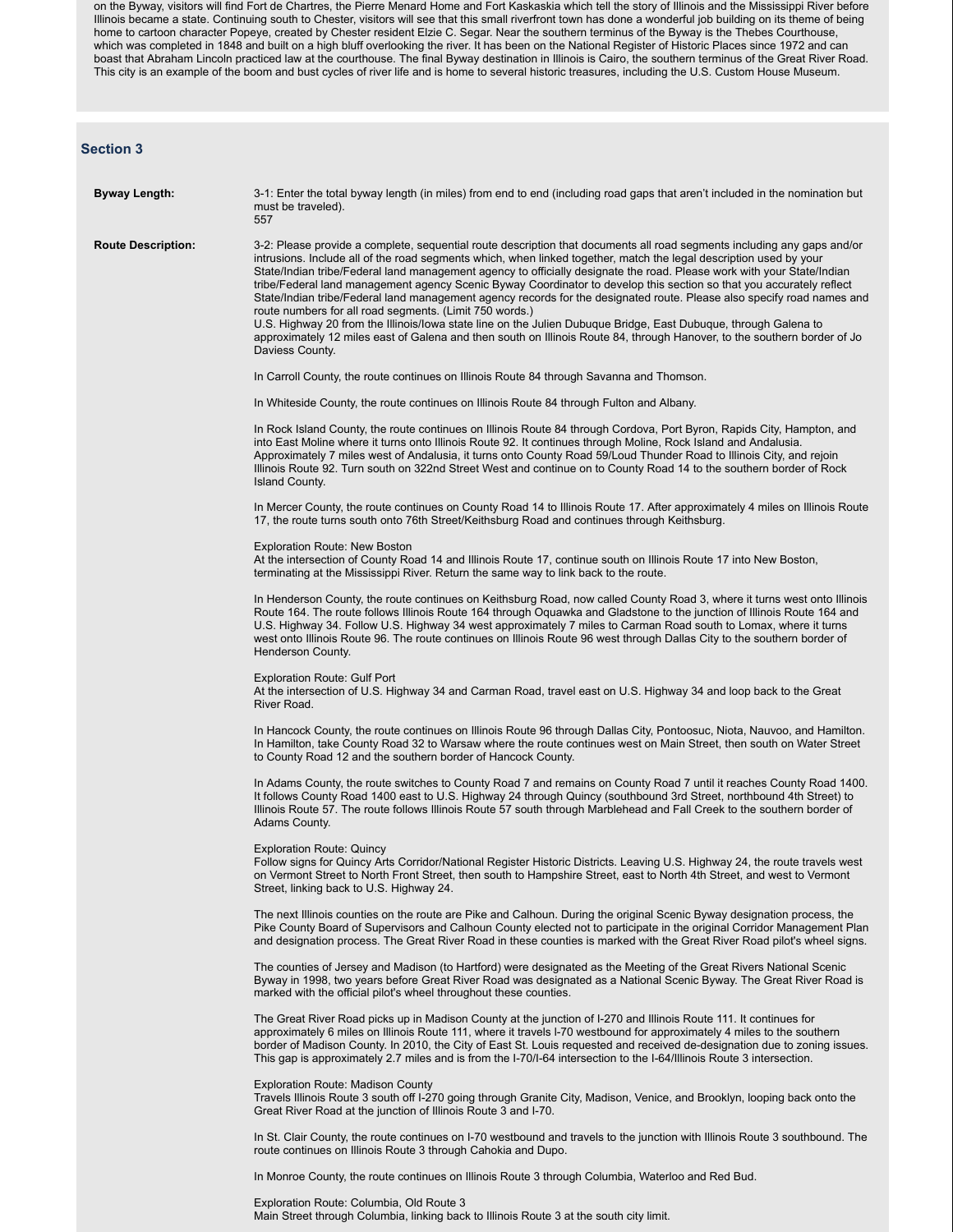|                                 | <b>Exploration Route: Maeystown</b><br>Turns off Highway 3 onto Market Street in Waterloo and continues to Illinois Route 156 going west. Then travels south on<br>County Road 7 (Maeystown Road) to Maeystown. The route continues past Maeystown on County Road 7, and links back<br>to Illinois Route 3 north of Ellis Grove.                                                                                                                                                                                |                                                                                                                                                         |  |  |  |
|---------------------------------|-----------------------------------------------------------------------------------------------------------------------------------------------------------------------------------------------------------------------------------------------------------------------------------------------------------------------------------------------------------------------------------------------------------------------------------------------------------------------------------------------------------------|---------------------------------------------------------------------------------------------------------------------------------------------------------|--|--|--|
|                                 | In Randolph County, Illinois Route 3 travels through Red Bud, Ellis Grove and Chester to Rockwood. The City of<br>Evansville requested and received de-designation within the city limits due to zoning issues.                                                                                                                                                                                                                                                                                                 |                                                                                                                                                         |  |  |  |
|                                 | <b>Exploration Routes: Fort de Chartres</b><br>Two signed options to get to Fort de Chartres: In Ruma, turn off Illinois Route 3 onto Illinois Route 155 to Prairie du Rocher<br>and Fort de Chartres; or just north of Ellis Grove, turn off Illinois Route 3 onto Bluff Road which travels to Prairie du Rocher<br>and the fort.                                                                                                                                                                              |                                                                                                                                                         |  |  |  |
|                                 | In Jackson County, the route continues along Illinois Route 3 through Glenn, past the Illinois Route 149 intersection, and<br>through Grand Tower.                                                                                                                                                                                                                                                                                                                                                              |                                                                                                                                                         |  |  |  |
|                                 | In Union County, the route continues on Illinois Route 3 through Wolf Lake, Ware and Reynoldsville.                                                                                                                                                                                                                                                                                                                                                                                                             |                                                                                                                                                         |  |  |  |
|                                 | <b>Exploration Route: Wolf Lake</b><br>In Wolf Lake, follow Great River Road signage on Illinois Routes 127 and 146 back to Illinois Route 3 in Ware.                                                                                                                                                                                                                                                                                                                                                           |                                                                                                                                                         |  |  |  |
|                                 | In Alexander County, take Illinois Route 3 through McClure, Gale, Thebes, Olive Branch, Cache and Klondike to U.S.<br>Highway 51. On U.S. Highway 51 the Byway continues south through Cairo to U.S. Highway 51/60/62 through Fort<br>Defiance Park on Fort Defiance Road to the southernmost tip of the state. The Great River Road in Illinois terminates just<br>east of Fort Defiance Park at the Illinois/Kentucky border on the Cairo Ohio River Bridge, U.S. Highway 51/60/62.                           |                                                                                                                                                         |  |  |  |
|                                 | <b>Exploration Route: Thebes</b><br>At Thebes, leave Illinois Route 3 going west on Riverview Drive to the Village of Thebes and return to link back to Illinois<br>Route 3.                                                                                                                                                                                                                                                                                                                                    |                                                                                                                                                         |  |  |  |
|                                 | Exploration Route: Horseshoe Lake<br>At Olive Branch, turn south on County Road 2, then follow Promised Land Road east to return to the Byway on Illinois<br>Route 3.                                                                                                                                                                                                                                                                                                                                           |                                                                                                                                                         |  |  |  |
|                                 | <b>Exploration Routes: Cairo</b><br>Two signed routes to explore Cairo: Exit U.S. Highway 51 and follow signs to Millionaire's Row/Washington Avenue and<br>back to U.S. Highway 51. The other option leaves U.S. Highway 51 at 8th Street, following 8th Street to Ohio Street<br>heading south and linking back to U.S. Highway 51 via 4th Street.                                                                                                                                                            |                                                                                                                                                         |  |  |  |
| <b>Route Address:</b>           | 3-3: To assist review of your nomination, please provide the addresses/intersections and the GPS coordinates for the<br>beginning and end points of the byway. You will provide the GPS coordinates for other key points/features in Section 5:<br>Traveler Experience.                                                                                                                                                                                                                                         |                                                                                                                                                         |  |  |  |
|                                 | <b>Beginning addresses/intersections and the GPS</b><br>coordinates of the byway.<br>Julien Dubuque Bridge<br>Iowa/Illinois Border<br>42.491610, -90.655947                                                                                                                                                                                                                                                                                                                                                     | Ending addresses/intersections and the GPS<br>coordinates of the byway.<br>Cairo Ohio River Bridge<br>Kentucky/Illinois Border<br>36.991120, -89.148735 |  |  |  |
|                                 | If available, please submit a GIS shapefile of the route.                                                                                                                                                                                                                                                                                                                                                                                                                                                       |                                                                                                                                                         |  |  |  |
|                                 | Uploaded GIS file:                                                                                                                                                                                                                                                                                                                                                                                                                                                                                              |                                                                                                                                                         |  |  |  |
|                                 | Before uploading, rename the file to begin with 3-3. For example, rename your file RiverBend.png to 3-3RiverBend.png."                                                                                                                                                                                                                                                                                                                                                                                          |                                                                                                                                                         |  |  |  |
| <b>Federal Lands:</b>           | 3-4: Check the boxes for agencies whose lands occur along the byway or select Not Applicable.                                                                                                                                                                                                                                                                                                                                                                                                                   |                                                                                                                                                         |  |  |  |
|                                 | Fish and Wildlife Service, US Forest Service                                                                                                                                                                                                                                                                                                                                                                                                                                                                    |                                                                                                                                                         |  |  |  |
| <b>Route Map:</b>               | 3-5: Please provide the following information on a single PDF map which will be used as a central reference point with the<br>other materials you include in your nomination application. The scale and size of the map will be relative to the location<br>and length of your nominated byway. In some cases, this may require two or more pages. The map and supporting legend<br>should clearly show:                                                                                                        |                                                                                                                                                         |  |  |  |
|                                 | • Location of the byway within the State, Indian lands, or Federal lands                                                                                                                                                                                                                                                                                                                                                                                                                                        |                                                                                                                                                         |  |  |  |
|                                 | • The location of the byway in relation to other State, Indian tribe, and Federal land management agency byways;<br>and America's Byways in your region                                                                                                                                                                                                                                                                                                                                                         |                                                                                                                                                         |  |  |  |
|                                 | • Each end point of the byway                                                                                                                                                                                                                                                                                                                                                                                                                                                                                   |                                                                                                                                                         |  |  |  |
|                                 | • Location of gaps and/or intrusions<br>• The location of each community along the route                                                                                                                                                                                                                                                                                                                                                                                                                        |                                                                                                                                                         |  |  |  |
|                                 | • Boundaries and/or management areas of major entities (e.g., parks, forests, reserves)                                                                                                                                                                                                                                                                                                                                                                                                                         |                                                                                                                                                         |  |  |  |
|                                 | • Locations of critical directional signage, if any                                                                                                                                                                                                                                                                                                                                                                                                                                                             |                                                                                                                                                         |  |  |  |
|                                 | • Locations of existing interpretive panels/information                                                                                                                                                                                                                                                                                                                                                                                                                                                         |                                                                                                                                                         |  |  |  |
|                                 | • Locations of public visitor centers and/or other visitor amenities (e.g., public restroom facilities)<br>• Locations of the features detailed in the Visitor/Traveler Experience section of this nomination form (Section 5).                                                                                                                                                                                                                                                                                 |                                                                                                                                                         |  |  |  |
|                                 | Uploaded Map: 3-5GreatRiverRoadIL.pdf                                                                                                                                                                                                                                                                                                                                                                                                                                                                           |                                                                                                                                                         |  |  |  |
|                                 | Before uploading, rename the file to begin with 3-5. For example, rename your file RiverBend.png to 3-5RiverBend.png.                                                                                                                                                                                                                                                                                                                                                                                           |                                                                                                                                                         |  |  |  |
| <b>Continuity of the Route:</b> | 3-6: The continuity of your byway route is an essential requirement for designation as it directly impacts the travel<br>experience and can reflect community support. If you have included a list of gaps and/or intrusions in your official route<br>description, please use this section to provide explanations for any gaps and/or intrusions in your route that interrupt the<br>continuity of the traveler experience (e.g., local zoning decisions, lack of community support, etc.) (Limit 250 words.) |                                                                                                                                                         |  |  |  |

When the Great River Road in Illinois (GRR) was designated in 2000, there were two counties that opted out of the program: Pike and Calhoun. The reason was fear of local intrusion into their lives. Since that time, there has been interest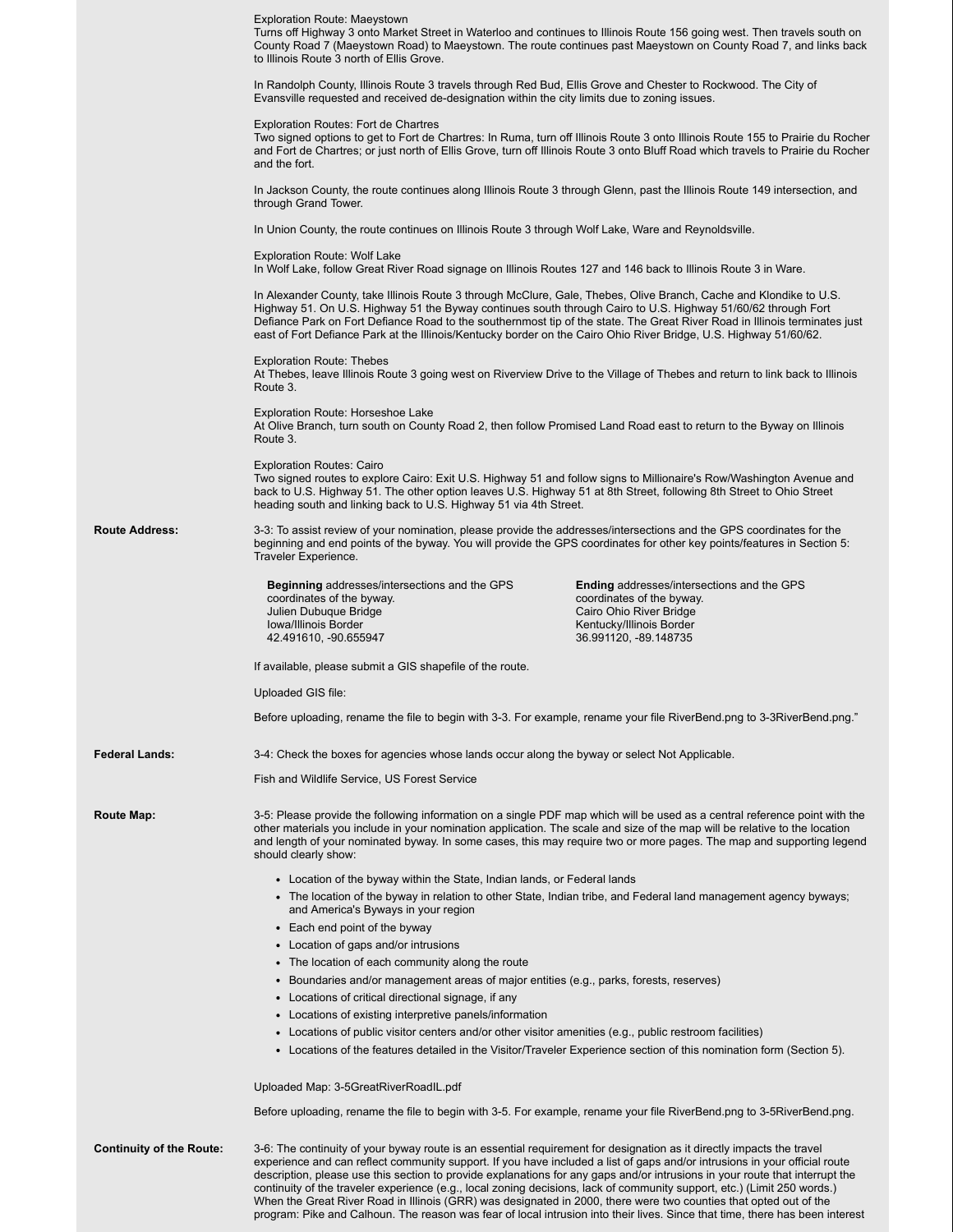|                      | expressed in being added to the Byway as they now better understand that their fears were unfounded and that river<br>related tourism is good for their economies. Depending on the future of the National Scenic Byway Program, discussions<br>about adding them to the Byway will continue.<br>Upon leaving Calhoun County, the next 33 miles are designated as Meeting of the Great Rivers National Scenic Byway.<br>The additional gaps include a 2.7-mile gap near East St. Louis and a gap within the city limits of Evansville. They are both                                                                                  |
|----------------------|---------------------------------------------------------------------------------------------------------------------------------------------------------------------------------------------------------------------------------------------------------------------------------------------------------------------------------------------------------------------------------------------------------------------------------------------------------------------------------------------------------------------------------------------------------------------------------------------------------------------------------------|
| Nomination by Indian | the result of local zoning decisions and do not affect the continuity of the route for the traveler. In the few sections of<br>roadway that are technically gaps in the 557-mile Byway, the Great River Road in Illinois signs are in place, letting<br>travelers know they are on the Great River Road.<br>3-7: If this nomination is being submitted for consideration by an Indian tribe, please answer the following questions:                                                                                                                                                                                                   |
| Tribes:              | 1. Title 23, United States Code (USC), Section 162(a)(3)(B) allows nomination by Indian tribes only if a Federal land<br>management agency (other than the Bureau of Indian Affairs), a State, or a political subdivision of a State does not<br>have jurisdiction over the road or responsibility for managing the road. Briefly discuss who has jurisdiction over the<br>road and who manages the road. (Limit 200 words.)<br>2. Section 162(a)(3)(C) requires that Indian tribes maintain the safety and quality of roads nominated. Discuss how the<br>tribe will maintain the safety and quality of the road. (Limit 200 words.) |

### **Section 4**

| <b>Vehicle Accommodation:</b> | 4-1: Confirm that two-wheel-drive passenger vehicles are accommodated along the entire route, and describe how this is<br>facilitated if segments of the road are not paved. (Limit 150 words.)<br>The Byway road system is very suitable for travelers and can accommodate a mixture of agricultural, residential, industrial<br>and commercial vehicles and use. The roadway is well suited to handle the incremental growth in vehicle traffic anticipated<br>in the next decade. Much of the byway is rural with two-lane roads with 2-foot wide shoulders, although there are stretches<br>of roadway without shoulders. In areas that approach communities, the shoulders typically widen to AASJT standards of 3<br>to 4 feet.                                                                                                                                                                                                                                                                                                                                                                                                                                                                                                                                                                   |
|-------------------------------|---------------------------------------------------------------------------------------------------------------------------------------------------------------------------------------------------------------------------------------------------------------------------------------------------------------------------------------------------------------------------------------------------------------------------------------------------------------------------------------------------------------------------------------------------------------------------------------------------------------------------------------------------------------------------------------------------------------------------------------------------------------------------------------------------------------------------------------------------------------------------------------------------------------------------------------------------------------------------------------------------------------------------------------------------------------------------------------------------------------------------------------------------------------------------------------------------------------------------------------------------------------------------------------------------------|
|                               | 4-2: Describe the accommodation of bicycle and pedestrian travel, including crossings, along the byway. If non-applicable,<br>indicate N/A. (Limit 150 words.)<br>Bicycling is safe in most areas and the network of ancillary roads allows cyclists to choose alternate routes if necessary.<br>The Mississippi River Trail (MRT) is a 10-state route that parallels the Mississippi River and the Great River Road. In<br>addition to the MRT, there are 22 established bicycle/pedestrian trails in the state that either have a trailhead in a Great<br>River Road community or are nearby.                                                                                                                                                                                                                                                                                                                                                                                                                                                                                                                                                                                                                                                                                                         |
|                               | As a combined Illinois Byway project, 33 bicycle racks with information on each of the 7 Illinois Byways were placed in 14<br>communities along the Great River Road.                                                                                                                                                                                                                                                                                                                                                                                                                                                                                                                                                                                                                                                                                                                                                                                                                                                                                                                                                                                                                                                                                                                                   |
|                               | 4-3: For the All-American Roads designation, discuss the accommodation of conventional tour buses along the route.<br>(Limit 150 words.)<br>The Great River Road in Illinois is maintained by the Illinois Department of Transportation and can accommodate tour<br>buses. Tour bus parking is available at the state's convention and visitors bureaus, state parks, and at all the state historic<br>sites including Galena, Quad Cities, Cahokia Mounds and Fort de Chartres.                                                                                                                                                                                                                                                                                                                                                                                                                                                                                                                                                                                                                                                                                                                                                                                                                        |
| <b>Travel Restrictions</b>    | 4-4: Describe any restrictions to the types of vehicles that are allowed along the route. If non-applicable, indicate N/A.<br>(Limit 150 words.)<br>N/A                                                                                                                                                                                                                                                                                                                                                                                                                                                                                                                                                                                                                                                                                                                                                                                                                                                                                                                                                                                                                                                                                                                                                 |
|                               | 4-5: Describe any seasonal closures or other restrictions along the route. If non-applicable, indicate N/A. (Limit 150<br>words.)<br>The only closure that may occur would be temporary and due to seasonal flooding of the river.                                                                                                                                                                                                                                                                                                                                                                                                                                                                                                                                                                                                                                                                                                                                                                                                                                                                                                                                                                                                                                                                      |
| Seasons:                      | 4-6: Describe the best time during the year to drive the byway and experience the Intrinsic Qualities identified in this<br>application (Limit 150 words.)<br>The Great River Road is magnificent all times of the year, but late spring, summer and fall would offer the most<br>opportunities to enjoy the historic and cultural attractions. In addition, American bald eagle watching is very popular<br>December through February and is promoted at many sites along the Byway.<br>4-7: Describe any travel concentrations or high seasons when byway visitors might be more likely to encounter crowds or<br>extra traffic (Limit 150 words.)<br>The Country Fair in Galena each fall can cause traffic congestion in and around the city. In addition, there are many<br>organized fall drives along the Great River Road that can slow traffic in areas with vibrant fall colors and within<br>communities holding events. Apple picking is very popular in September at orchards along the Byway and there are times<br>that traffic can be quite heavy on the two-lane sections of the road. Fort de Chartres State Historic Site in Prairie du<br>Rocher holds an annual two-day Rendezvous in June that attracts thousands of visitors and significantly increases traffic<br>to the area. |
| Safety:                       | 4-8: Describe the key factors of your roadway that contribute to its safety for travelers (e.g. rumble strips, low speeds,<br>lighting, guard rails, high friction surface treatments). (Limit 150 words.)<br>Most of the road has a speed limit of 55 mph or less which lends to the safety of travelers. It is maintained by the Illinois<br>Department of Transportation and that agency's traffic safety standards contribute to the safety of the Byway traveler.<br>There are rumble strips to slow speeding vehicles in several areas including Galena and East Dubuque and guard rails<br>where Illinois Department of Transportation has deemed them necessary.                                                                                                                                                                                                                                                                                                                                                                                                                                                                                                                                                                                                                                |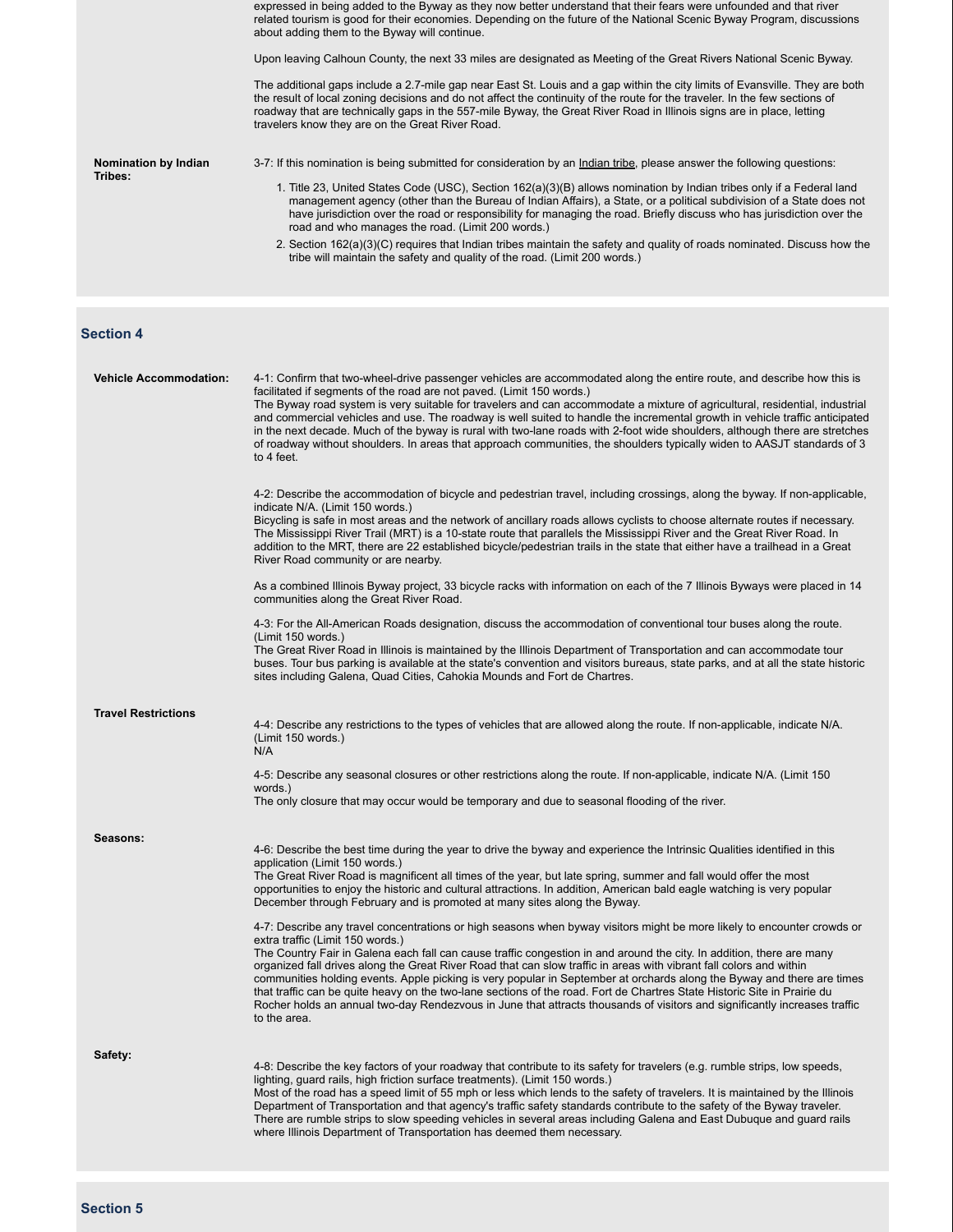Getting to the Byway: 5-1: Using the table below, provide distance and driving time to the byway from at least two nearby large cities, gateway communities, airports, major roadways, or other locations that would be pertinent to the traveler (limit 5).

| Location                    | <b>Distance (miles)</b> | <b>Avg Driving Time (hours)</b> |
|-----------------------------|-------------------------|---------------------------------|
| Chicago O'Hare Airport      | 150 miles               | 2.5 hours                       |
| Joliet - Interstate 80      | 144 miles               | 2.25 hours                      |
| Springfield - Interstate 72 | 112 miles               | 1.75 hours                      |
| St. Louis Lambert Airport   | 23 miles                | 30 minutes                      |
| Interstate 70               | 18 miles                | 20 minutes                      |
|                             |                         |                                 |

**Traveler Services:** 5-2: Provide a short description of services and hours of operation at each public visitor/welcome center. (Limit 150 words.)

There are nine sites designated as Great River Road Interpretive Centers along the Byway. These centers are located at important visitor stops along the route and are staffed, provide visitor information and restroom facilities.

Mississippi River Visitor Center – Arsenal Island Tuesday-Friday 9am–5pm

Black Hawk State Historic Site Wednesday-Sunday 9am-Noon & 1pm-4pm

Villa Kathrine Monday-Friday 9am–5pm, Sunday 1pm-5pm

Pere Marquette State Park Interpretive Center Monday-Saturday 8:30am-3:30pm

National Great Rivers Museum Wednesday-Saturday 9am-5pm

Cahokia Mounds State Historic Site Wednesday-Sunday 9am-5pm

Fort de Chartres State Historic Site Thursday-Sunday 9am-5pm

Pierre Menard Home State Historic Site May-October: Wednesday-Sunday 9am-5pm November-April: by appointment

Fort Kaskaskia State Historic Site Monday-Sunday 8am-4pm

U.S. Custom House Museum Tuesday-Friday 10am-Noon & 1pm-3pm

5-3: Describe any universal access accommodations to assist travelers of varying abilities. (Limit 150 words.) Official state historic sites and public information and visitor centers are all accessible to individuals with disabilities. Printed materials at the tourist information centers are placed at a height to be accessible. In addition, many, but not all, of the other attractions along the Byway are also accessible.

5-4: Describe any gaps on the byway of 50 miles or more where no traveler services (food, fuel or restrooms) are available. (Limit 150 words.)

There are no gaps of 50 miles or more where no traveler services are available.

5-5: Does your byway include alternative fuel corridors, as defined under FHWA's Alternative Fuels Corridor Program?

Yes If yes, please list the corridor(s) and date(s) of designation, and discuss the fuel(s) accommodated. (Limit 150 words.)

Although the byway itself does not include alternative fuel corridors, the byway does intercept three such corridors.

Electric Vehicle (EV, Designated 2016): I-74 as it passes through Rock Island and Moline and on I-70 through Metro East St. Louis in Illinois

Compressed Natural Gas (CNG, Designated 2016): I-80 Mid-America Corridor, through Rock Island and on I-74 through Rock Island

Liquefied Petroleum Gas (LPG, Designated 2016, 2018): I-74 through Rock Island and Moline and on I-70 through Metro East St. Louis in Illinois

In addition, more and more hotels and restaurants along the Byway are installing electric charging stations for vehicles.

**Wayfinding:** 5-6: Describe how travelers will know they are on the byway and list tools such as maps, signs and brochures. (Limit 150 words.)

There are 27 large blue paddlewheel kiosks along the Great River Road in Illinois as well as 9 Mississippi River Parkway Commission (MRPC)/Great River Road interpretive signs. In addition, a new four panel information kiosk was designed and four have been installed at Galena, Quad Cities, Quincy and Cairo. A new wayside base was designed and installed along with interpretive signage at Savanna, Albany, Nauvoo and Warsaw.

To keep the traveler oriented, the Illinois Department of Transportation has placed sign assemblies all along the Byway that include the route sign, Great River Road sign and America's Byways sign. Maps and brochures are available at each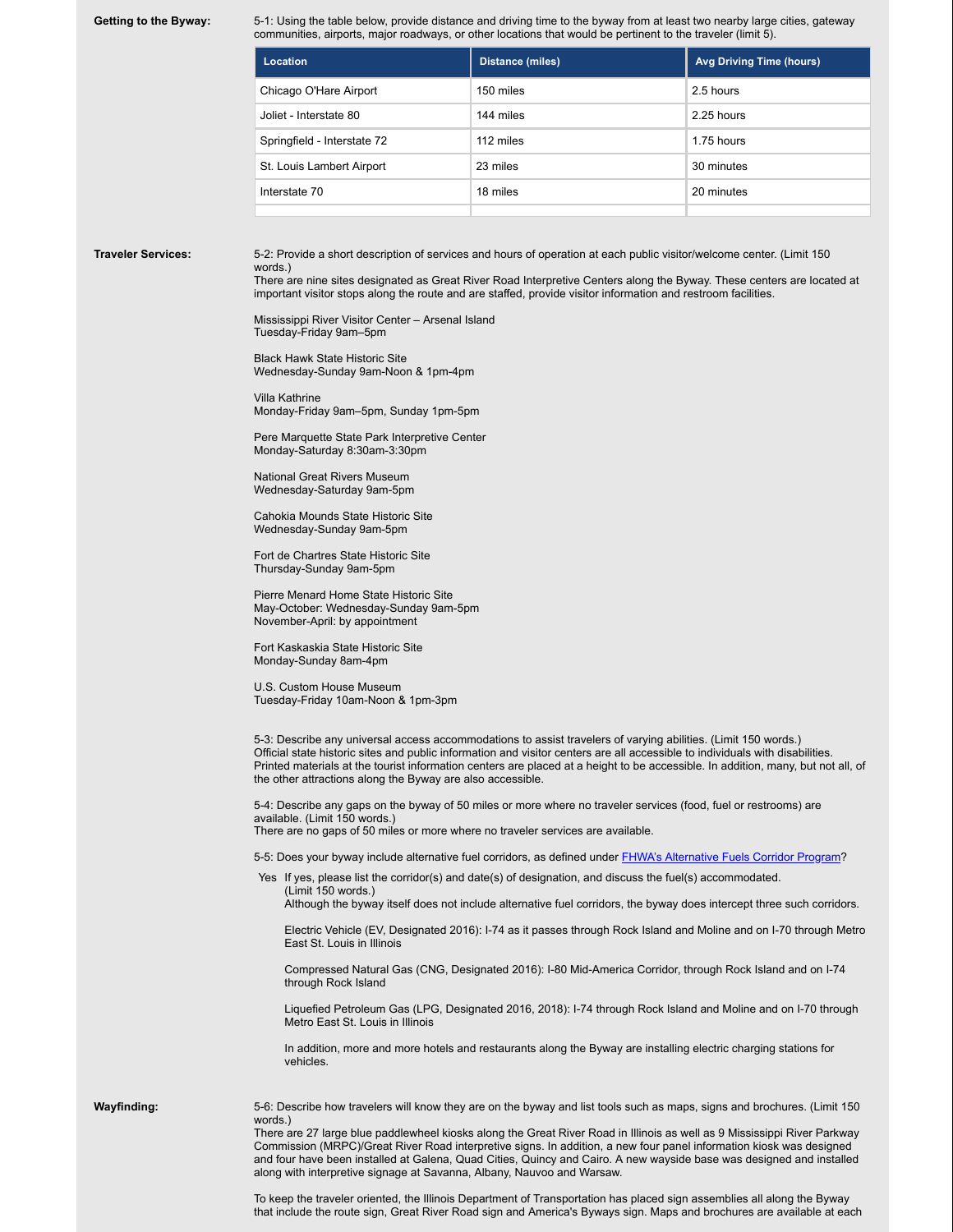convention and visitors bureau, each tourist information center, the Great River Road Interpretive Centers and many of the attractions along the Byway.

5-7: Please describe directional signage that currently exists that would help travelers access and navigate the byway as well as find their way back to major routes. If non-applicable, indicate N/A (Limit 150 words.) The large blue paddlewheel information kiosks along the Byway remind travelers that they are on the Great River Road. In addition, more than 65 orientation and interpretation signs are installed along the Byway. All primary locations along the road are signed and GIS mapped. Travelers wishing to use mapping services on their smart devices can easily find their way back to a major route. Finally, visitors need only ask at any visitor center or attraction to be guided to where they wish to go.

**Evidence of Intrinsic Qualities:**

5-8: Identify up to 8 features (i.e., points of interest, sites or events) in sequential order along your byway that support the Intrinsic Qualities you have identified for nomination. Please keep in mind that the quality of your points of interest, sites or events and their connection to the byway's Intrinsic Quality(s) are more import than citing a large quantity of sites that aren't connected. If using events to support your byway's Intrinsic Quality(s), they must be particularly related to the byway travel experience or connect the byway traveler to the Intrinsic Quality(s) for which the byway is being nominated. For each feature, please include the following (Limit 500 words per feature):

- Name of the feature
- A description of what is found at the feature, and how the feature supports the Intrinsic Quality(s)
- Dates and/or times on which the feature is available for traveler visits
- Driving distance to the feature, and existing signage if the feature is not immediately adjacent to the road. Please ensure the feature is included in the Route Description and on the Route Map in Section 3: Route Information.
- If hiking, cycling, or walking is involved, the distance and degree of difficulty
- A photo highlighting how the feature supports the Intrinsic Quality. **Before uploading photos, rename the file to begin with the Feature Number. For example, for Feature 1, rename your file RiverBend.png to Feature1RiverBend.png.** For guidelines on submitting images and composing alternative text descriptions, please see our **Image Style Guide**

#### **Feature 1**

Feature name: City of Galena (Historic)

GPS coordinates: 42.415549,-90.429422

#### Describe the feature:

The historic city of Galena has been described as the "Most Beautiful Main Street in America" by Architectural Digest. The city looks much as it did during the American Civil War and was built at a time when the city was the lead mining capital of the world, the major commercial port on the upper Mississippi River and the wealthiest city in Illinois. Today, 85 percent of Galena is in a National Register Historic District. On Galena's historic Main Street, there are more than 100 shops, restaurants, and art galleries, most of which are located in well preserved 19th century red brick buildings. Many of these buildings have markers explaining their history, allowing for a self-guided walking tour. The city is home to many historic attractions including the oldest house in Galena, the Dowling House, built in 1826 and frequented by early fur traders. A tour of the home provides a complete history of the development of the city. The Jail Hill Inn operates in a 135-year-old brick building that originally served as the county jail. This beautifully renovated inn was named Trip Advisor's "Best B&B in the U.S." and the "Second Best B&B in the world" in 2019. Other historic attractions are the DeSoto House Hotel, the longest continuously operating hotel in the state, the Belvidere Mansion and Gardens, Ulysses S. Grant Home State Historic Site, Elihu B. Washburne House State Historic Site, the Old Market House State Historic Site, the Historic Customs House and Post Office - which is the oldest operating Post Office in America - and the Old Stockade from the 1832 Black Hawk War. The Old Market House State Historic Site is home to the Galena Country Visitors Center and the best place to begin this amazing tour of Galena's history.

Galena is a tourist-ready city that attracts over a million visitors a year. It is beautiful to visit all year, but especially between May and October. Many visitors would enjoy Galena during the Christmas season when it is dressed in its finest and in January and February for eagle watching. Chestnut Mountain Resort is located near Galena and offers skiing and snowboarding during the winter season.

The state historic sites are open and staffed all year with general hours of 9 am to 5 pm, but Monday closings are possible. Belvidere Mansion and Gardens is open mid-May to mid-November.

What is the best time to visit, please provide the start and end dates.

Start date: 5/15/2020 End date: 5/15/2021

Describe the driving distance and signage related to the feature.

Galena is located 12.9 miles from the northern end of the Byway. The city itself and all the historic attractions are well signed on Illinois Route 20, which is the longest road in the United States and spans coast to coast. In Illinois, Route 20 is designated as the General Ulysses S. Grant Highway.

There is a Great River Road paddlewheel kiosk located at the intersection of Route 20 and 84 north of Galena. These same easily identifiable kiosks are also located at two locations between Galena and the next intrinsic feature: Elizabeth, Illinois, at the Long Hollow Rest Area and Overlook and two in Savanna, Illinois, at the Mississippi Palisades State Park, one at the north entrance and one at Oak Point.

If hiking, walking, or cycling are involved, describe the difficulty.

The historic district is easily walkable and there are two pedestrian bridges available to connect the historic downtown to Grant Park across the Galena River, as well as to other historic areas of the city. Main Street speed limit is 20 mph which makes it both pedestrian and bicycle friendly. Visitors have two bicycle outfitters to choose from to rent a bicycle and ride the 8.8 miles from Main Street along the Galena River Trail to Chestnut Mountain Resort overlooking the Mississippi River. The bike trail would not be considered difficult.

| <b>File Name</b> |       | Image Alternative text | Image | <b>Photo</b> |
|------------------|-------|------------------------|-------|--------------|
|                  | owner |                        | name  | release      |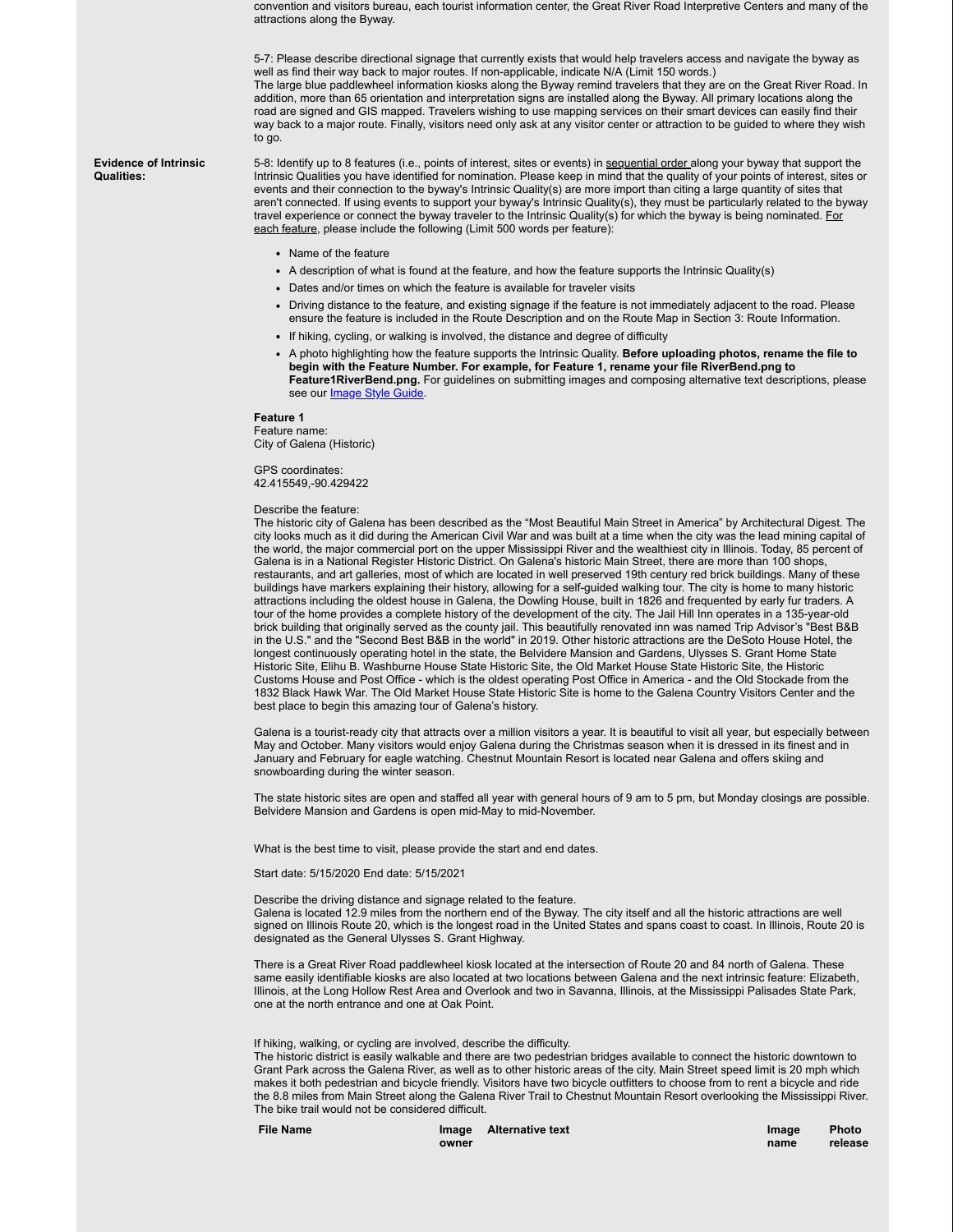| <b>File Name</b>                | Image<br>owner                    | <b>Alternative text</b>                                                                                                                                                                                                                                                                      | Image<br>name                            | <b>Photo</b><br>release |
|---------------------------------|-----------------------------------|----------------------------------------------------------------------------------------------------------------------------------------------------------------------------------------------------------------------------------------------------------------------------------------------|------------------------------------------|-------------------------|
| F1aJailHillInn.JPG              | Great<br><b>Rivers</b><br>Country | Jail Hill Inn, Tripadvisor's #1 Bed and Breakfast in the<br>U.S. and #2 in the world in 2019, is a 135-year-old<br>building which served as the county jail for almost 100<br>years. The renovation preserved elements like the<br>original curved brick ceiling and 9-foot-tall windows.    | Jail Hill Inn Yes                        |                         |
| F1bGalenaPedestrianBridge.JPG   | Great<br><b>Rivers</b><br>Country | A pedestrian bridge over the Galena River connects<br>Main Street with Grant Park. The brick homes and<br>storefronts of Galena look much as they did between<br>1820 and 1930, when it was a booming lead mining<br>town and one of the largest steamboat hubs on the<br>Mississippi River. | Galena<br>Pedestrian<br><b>Bridge</b>    | Yes                     |
| F1cHistoricMainStreetGalena.JPG | Great<br><b>Rivers</b><br>Country | Historic Main Street Galena, curving into the<br>surrounding hills, is filled with more than 100 red brick<br>storefronts which look much like they did during the<br>Civil War. Today those storefronts have been<br>repurposed as boutique shops and restaurants.                          | <b>Historic</b><br>Main<br><b>Street</b> | Yes                     |

### **Feature 2**

Feature name: De Immigrant Windmill (Historic/Cultural)

GPS coordinates: 41.867165,-90.168377

Describe the feature:

The Dutch heritage of Fulton dates to the mid-1800s when families arrived from the Netherlands. In 1872, nearly 60 Dutch families lived in the town. Today, many of the 3,400 residents descend from the original Dutch immigrants. The authentic, historically and culturally important de Immigrant Windmill is an imposing, all wooden structure held together with wooden dowels. It was fabricated in the Netherlands, then disassembled and transported to Fulton. The windmill is fully operational and stands nearly 100 feet tall. It was rebuilt in Fulton by Dutch millwrights and masons on the banks of the Mississippi River to celebrate the town's Dutch heritage along with the adjacent Windmill Cultural Center/Visitor Center. The center offers visitors a chance to see models of 20 working European windmills that vary in size up to 6 feet tall from 10 different countries. Visitors can learn about the cultural impact of windmills from displays, video presentations and special exhibits. Stone ground buckwheat, corn, rye and wheat flours are all manufactured at the windmill and are available in the gift shop

Visitors can also visit Heritage Canyon in Fulton. This reclaimed 12-acre quarry features a mid-1800s small-scale settlement with structures filled with authentic period items. Locations open for viewing include a school house, a beautiful historic church and many more. Heritage Canyon is open daily 9 am to 5 pm and holds several special events throughout the year.

The de Immigrant Windmill is open daily 10 am to 5 pm and Sunday 1 pm to 5 pm, but may be best experienced spring through fall. The fall colors along the Great River Road are especially beautiful in the northern section of the Byway. Also, the first weekend in May is the Dutch Days Festival when local history and culture is celebrated with food, a parade, dancing, arts and crafts vendors and children's activities.

What is the best time to visit, please provide the start and end dates.

Start date: 5/15/2020 End date: 5/15/2021

#### Describe the driving distance and signage related to the feature.

Fulton's de Immigrant Windmill is located 49 miles south of Galena and 61 miles south of East Dubuque, the northern end of the Byway. Chicago O'Hare International Airport is 138 miles from Fulton. The windmill is well signed on Illinois Route 84 and is easily found by travelers since it is located one block from downtown Fulton. There are two of the large blue paddlewheel Great River Road kiosks is Fulton: one at the de Immigrant Windmill and a second near Lock and Dam 13 north of Fulton. There are two additional Great River Road kiosks between Fulton and the next intrinsic feature: one at the Albany Mounds State Historic Site and another on a Great River Road Exploration Route to Albany's Mississippi River access area.

If hiking, walking, or cycling are involved, describe the difficulty.

The windmill is located one block from downtown Fulton and easily walked or biked. The Mississippi River Trail/Great River Trail portion connects Rock Island to Savanna, passing through Fulton with a paved portion of the pedestrian/bike path along the river next to the windmill. For bicyclists, there is a bicycle rack provided at the attraction as well as a 2-mile bike path along the riverfront.

| <b>File Name</b>                         | Image<br>owner         | <b>Alternative text</b>                                                                                                                                                                                                                                                                                 | Image<br>name                                     | <b>Photo</b><br>release |
|------------------------------------------|------------------------|---------------------------------------------------------------------------------------------------------------------------------------------------------------------------------------------------------------------------------------------------------------------------------------------------------|---------------------------------------------------|-------------------------|
| F2aDeImmigrantWindmill.JPG               | Great<br><b>Rivers</b> | De Immigrant Windmill, standing atop the<br>levee in Fulton with the Mark Morris Bridge<br>Country and Clinton, IA, in the distance. It stands<br>sentinel over the Mississippi River and the<br>Great River Trail, which bikers and<br>pedestrians can travel between Savanna<br>and the Quad Cities.  | De.<br>Immigrant<br>Windmill                      | Yes                     |
| F2bWindmillAndWindmillCulturalCenter.JPG | Great<br><b>Rivers</b> | De Immigrant Windmill, an authentic Dutch<br>windmill, stands atop the levee with the<br>Country Windmill Cultural Center behind it. Visitors<br>can explore the windmill and purchase<br>flours ground by the mill and view more<br>than 20 model windmills in the Windmill<br><b>Cultural Center.</b> | Windmill<br>and<br>Windmill<br>Cultural<br>Center | Yes                     |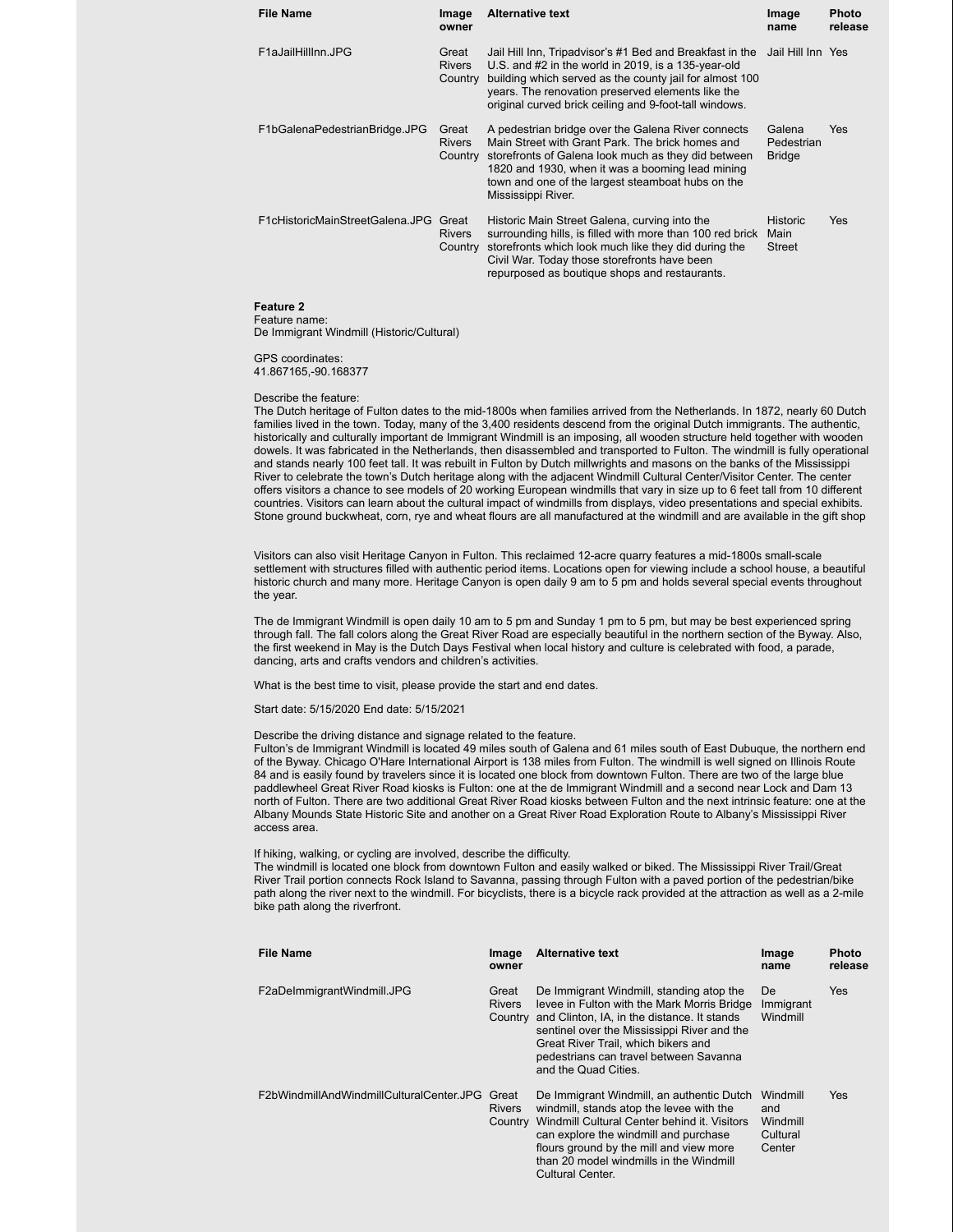| <b>File Name</b>           | Image<br>owner         | <b>Alternative text</b>                                                                                                                                                                                                                             | Image<br>name               | <b>Photo</b><br>release |
|----------------------------|------------------------|-----------------------------------------------------------------------------------------------------------------------------------------------------------------------------------------------------------------------------------------------------|-----------------------------|-------------------------|
| F2cDelmmigrantWindmill.JPG | Great<br><b>Rivers</b> | De Immigrant Windmill is an authentic<br>Dutch Windmill which was assembled in<br>Country the Netherlands then transported and<br>reassembled in Fulton. It stands atop the<br>levee amid ornamental trees showing a<br>bounty of early fall color. | De<br>Immigrant<br>Windmill | Yes                     |

#### **Feature 3** Feature name:

Black Hawk State Historic Site (Historic/Cultural)

GPS coordinates: 41.464146,-90.572869

#### Describe the feature:

The historic and culturally significant Black Hawk State Historic Site is a wooded, steeply rolling 208-acre park with museum that borders the Rock River in the city of Rock Island. It occupies much of the historic village of Saukenuk, the home of a band of Native Americans of the Sauk nation. Paleoindians and 19th century settlers made their homes here, but the area is most closely identified with the Sauk nation and its great warrior, Black Hawk. Voted one of the "7 Wonders of Illinois," this pristine park offers beautiful wooded hiking trails. It is home to the John Hauberg Museum of Native American Life and the Watchtower Lodge, where visitors can learn about the Sauk Tribe and the history of the park. The building was listed on the National Register of Historic Places in 1985. At the museum, visitors will find Sauk and Meskwaki artifacts and displays depicting the life of these tribes from 1750 to 1830. They will also learn the story of the warrior Black Hawk and his refusal to give up tribal land which marked the beginning of the Black Hawk War of 1832. A 24 minute audio tour takes the listener through 10 stops, narrating the life of the Sauk and Meskwaki from 1750 to 1830 and expands on the information in the exhibit labels.

The best time to visit would be spring through fall. Black Hawk State Historic Site is closed Mondays and Tuesdays and open 9 am to 4 pm Wednesday through Sunday. The surrounding park is open year-round sunrise to 10 pm.

What is the best time to visit, please provide the start and end dates.

Start date: 5/15/2020 End date: 5/15/2021

#### Describe the driving distance and signage related to the feature.

Black Hawk State Historic Site is located 82 miles from the northern end of the Byway and 48 miles from the previous feature in Fulton, Illinois. Springfield, Illinois is 172 miles from Rock Island. The site is well signed on Illinois Route 92 as well as on Interstate 74 and it is home to a Mississippi River Parkway Commission/GRR interpretive sign to remind visitors that they are on the Great River Road.

If hiking, walking, or cycling are involved, describe the difficulty.

Black Hawk State Historic Site offers easily navigated walking and bike trails for the visitor to experience the natural and cultural beauty of the area. The Mississippi River Trail/Great River Trail is a paved pedestrian/bike path that travels to Black Hawk State Historic Site.

| <b>File Name</b>               | Image<br>owner                    | <b>Alternative text</b>                                                                                                                                                                                                 | Image<br>name                       | <b>Photo</b><br>release |
|--------------------------------|-----------------------------------|-------------------------------------------------------------------------------------------------------------------------------------------------------------------------------------------------------------------------|-------------------------------------|-------------------------|
| F3aJohnHaubergIndianMuseum.jpg | Great<br><b>Rivers</b><br>Country | Exterior of Watch Tower Lodge, built from large<br>timbers and native limestone, which houses the<br>John Hauberg Indian Museum that tells the story of<br>the Sauk and Meskwaki people and Sauk warrior<br>Black Hawk. | John<br>Hauberg<br>Indian<br>Museum | <b>Yes</b>              |
| F3bBlackHawkStatue.jpg         | Great<br><b>Rivers</b>            | This 1892 stone statue of Sauk warrior Black Hawk<br>is prominently placed in front of the Watch Tower<br>Country Lodge at Black Hawk State Historic Site.                                                              | <b>Black</b><br>Hawk<br>Statue      | <b>Yes</b>              |
| F3cHikingTrail.jpg             | Great<br><b>Rivers</b><br>Country | A winding, tree lined trail through Black Hawk State<br>Historic Site allows visitors to explore the nature<br>preserve and Rock River.                                                                                 | Hiking Trail Yes                    |                         |

### **Feature 4**

Feature name: John Deere Pavilion (Historic/Cultural)

GPS coordinates: 41.507706,-90.518045

#### Describe the feature:

Located in Moline, the John Deere Pavilion celebrates the history of farming pioneer John Deere and his 1830s steel plow innovation that revolutionized modern farming. One of the most recognized corporate logos in the world, the leaping deer trademark has been a symbol of quality John Deere products for more than 135 years. In 1837, blacksmith John Deere designed a plow for the thick prairie soil in Illinois from a broken saw blade. In 1838, John Deere, blacksmith, evolves into John Deere, manufacturer. His move to Moline was due to the available water power and transportation options on the Mississippi River and it goes without saying that his business flourished. Exhibits at the John Deere Pavilion showcase the company history as well as the latest modern day combines and tractors. The John Deere Pavilion houses big, powerful machines that invite you to grab the controls and let your imagination run. Climb into one of the state-of-the-art simulators and test your skills in realistic job situations. Check out an awesome machine that has legs instead of wheels. Kids enjoy exploring the hands-on activities in the Discovery Zone. Nearby, tour the John Deere Harvester Works to see mega machines being built.

The Deere and Company World Headquarters is also located here and is situated on a beautifully wooded, 120-acre campus. The headquarters houses 15,000 square feet of exhibits and includes not only displays on John Deere history, but displays on agriculture, golf and turf, construction and consumer products.

The nearby Butterworth Center and Deere-Wiman House is located in the Overlook District of Moline. Both historic homes once belonged to John Deere descendants and are now operated by the William Butterworth Foundation. Tours are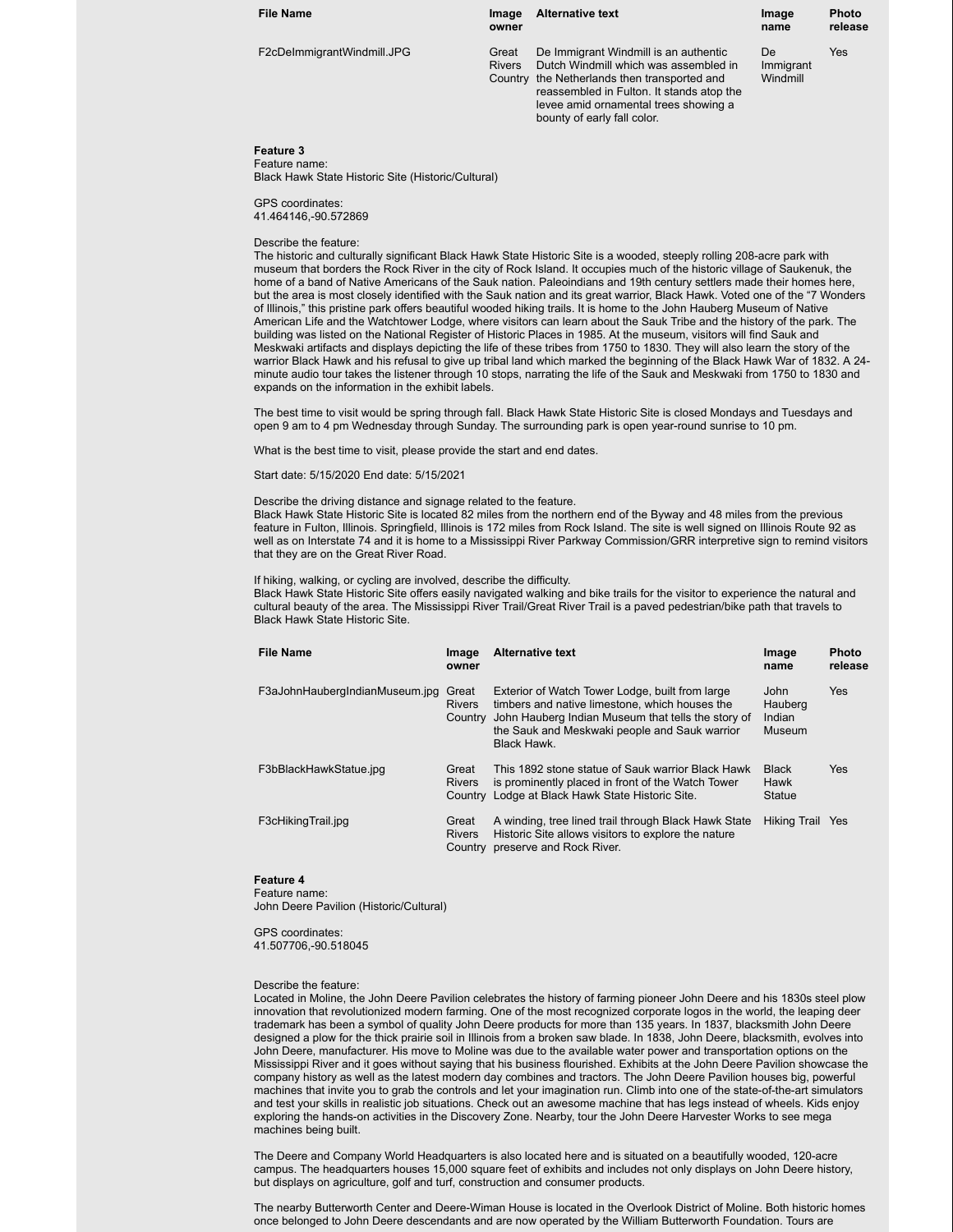offered for local, national and international visitors.

Any time of the year is a good time to visit the John Deere Pavilion. Visitors are welcomed Monday 1 pm to 5 pm and Tuesday through Saturday 9 am to 5 pm. The Pavilion is closed on Sunday. Butterworth Center and Deere-Wiman House are open to visitors 9 am to 5 pm daily and Noon to 5 pm on Sunday.

What is the best time to visit, please provide the start and end dates.

Start date: 5/15/2020 End date: 5/15/2021

Describe the driving distance and signage related to the feature.

Moline is located 76 miles from the northern end of the Byway and 5.6 miles from the Blackhawk State Historic Site. There are 165 miles between Moline and Springfield, Illinois. The John Deere Pavilion and Complex is visible from Illinois Route 92 and is also well signed. There are 3 GRR paddle wheel kiosks in the Quad Cities area and another 4 between the Quad Cities and the next feature of Nauvoo. In addition, there is a Mississippi River Parkway Commission/GRR interpretive sign located in Rock Island.

If hiking, walking, or cycling are involved, describe the difficulty.

The Pavilion campus is easily walked and there is the nearby Ben Butterworth Parkway, a walking/pedestrian path along the Mississippi River. It offers a paved trail for walking, running and biking. Ben Butterworth Parkway also offers playground equipment, exercise equipment, restrooms and shelters. In the Quad Cities area, there are several additional bike trails, including the 61 mile Great River Trail (part of the 10 state Mississippi River Trail) which connects Rock Island north to Savanna, Illinois; the Hennepin Canal Parkway State Park is a 104 mile trail from Rock Island east to Bureau, Illinois; and the Kiwanis Trail, is a 6.5 mile trail within the Quad Cities on the Illinois side. There is no real difficulty associated with any of the trails.

| <b>File Name</b>                           | Image<br>owner         | <b>Alternative text</b>                                                                                                                                                                                                                                                                                                        | Image<br>name                                    | Photo<br>release |
|--------------------------------------------|------------------------|--------------------------------------------------------------------------------------------------------------------------------------------------------------------------------------------------------------------------------------------------------------------------------------------------------------------------------|--------------------------------------------------|------------------|
| F4aJohnDeerePavilionInteractiveExhibit.jpg | Great<br><b>Rivers</b> | At the John Deere Pavilion visitors test<br>their skills in a state-of-the-art simulator like<br>Country the ones customers train in before tackling<br>projects at the job site.                                                                                                                                              | John Deere<br>Pavilion<br>Interactive<br>Exhibit | <b>Yes</b>       |
| F4bJohnDeerePavilion.JPG                   | Great<br><b>Rivers</b> | More than 180 years of John Deere history<br>are represented at the John Deere<br>Country Pavilion. John Deere, who used his skills<br>as a blacksmith to change the face of<br>farming with his self-scouring steel plow.<br>turned his invention into one of the most<br>successful manufacturing companies in the<br>world. | John Deere<br>Pavilion                           | Yes              |
| F4cJohnDeerePavilion.JPG                   | Great<br><b>Rivers</b> | Inside John Deere Pavilion visitors can sit<br>in the cab of a giant combine or bulldozer,<br>Country and view historic tractors alongside ideas<br>for the future.                                                                                                                                                            | John Deere<br>Pavilion                           | Yes              |

#### **Feature 5**

Feature name: Historic Nauvoo (Historic/Cultural)

#### GPS coordinates: 40.544854,-91.391527

#### Describe the feature:

The known history of the city of Nauvoo starts with the Sauk and Fox Tribes who frequented the area. By 1827, settlers had built cabins in the area and named it Commerce, Illinois. In late 1839, arriving members of the Church of Jesus Christ of Latter-day Saints bought the little town of Commerce and in April 1840, it was renamed Nauvoo by Joseph Smith, Jr., the founder of the Church of Jesus Christ of Latter-day Saints. Joseph Smith and his followers settled in this area after they were forced out of Missouri by religious persecution. By 1844, Nauvoo grew to rival Chicago in size and was the 10th largest city in the country. Fear of the growing political power of Latter-day Saints members led to the assassination of Joseph Smith and his brother in 1844 and evacuation of Latter-day Saints. Led by Brigham Young, a majority of the Latterday Saints' population headed west.

Today, Nauvoo is a well-preserved historic village offering fascinating views into 19th century life. Often considered the most accurately restored and intact 1800s town in the United States, the period dressed docents bring history to life as they provide interpretive demonstrations at the blacksmith, post office, brickyard, bakery, school and more. One of the restored homes and shops belonged to Jonathon Browning, inventor of many firearms including some used for decades by the U.S. military. Visitors can learn about the Browning family legacy at the home and workshop.

The original Church of Jesus Christ of Latter-day Saints temple was demolished in the late 1800s and in 2000, the Latterday Saints began to rebuild the temple on the original site overlooking the Mississippi River. The beautiful white exterior of the new temple is a replica of the first. On June 27, 2002, a date that coincided with the 158th anniversary of the death of Joseph and Hyrum Smith, the temple was dedicated as the Nauvoo Illinois Temple. Visitors can learn about the interesting Nauvoo history at the Joseph Smith Historic Site which is a National Historic Landmark District.

Nauvoo is home to two excellent visitor centers: Historic Nauvoo Visitors Center and Community of Christ Visitors Center. Attractions are open year-round, but the hours vary somewhat by season. The basic hours are 10 am to 5 pm, but are extended to 9 am to 6:30 pm during the summer season. The British and Nauvoo Pageants are held during the summer months in Old Nauvoo. These presentations are taken from historic records of the period and are held on an outdoor stage two blocks south of the Historic Nauvoo Visitors Center and the Community of Christ Visitors Center.

What is the best time to visit, please provide the start and end dates.

Start date: 5/15/2020 End date: 5/15/2021

#### Describe the driving distance and signage related to the feature.

Nauvoo is located 179 miles from East Dubuque, the northern end of the Byway and 102 miles from the previous feature, John Deere Pavilion. It is located on Illinois Route 96 and is signed along the route before arriving in Nauvoo. Upon arriving in Nauvoo, there is signage directing visitors toward the temple and historic village. There are 2 GRR paddlewheel kiosks in Nauvoo and another 3 between Nauvoo and the next feature location of Quincy. Nauvoo is located 129 miles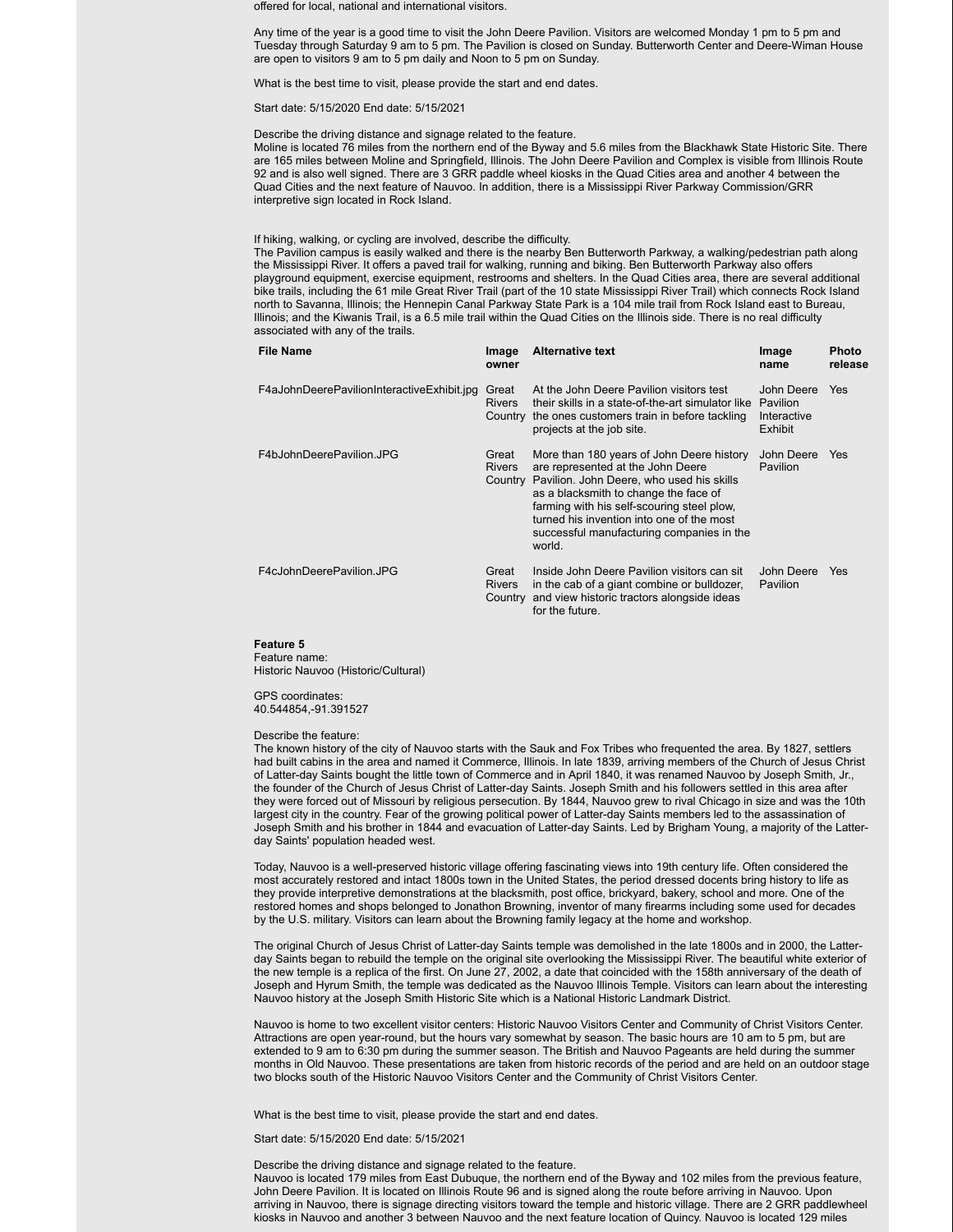from Springfield, Illinois.

#### If hiking, walking, or cycling are involved, describe the difficulty.

The historic village is walkable from the downtown area and there are sidewalks leading from downtown to the village, but the walk could be challenging for some. The historic village has ample parking. Bicyclists are common in the area and there is a bike rack at the Visitor Center. In addition bicycles are welcome in the historic village where the vehicle speed limit is 15 mph.

| <b>File Name</b>                    | Image<br>owner                    | <b>Alternative text</b>                                                                                                                                                                                                                                                                         | Image<br>name                                   | <b>Photo</b><br>release |
|-------------------------------------|-----------------------------------|-------------------------------------------------------------------------------------------------------------------------------------------------------------------------------------------------------------------------------------------------------------------------------------------------|-------------------------------------------------|-------------------------|
| F5aNauvooTemple.JPG                 | Great<br><b>Rivers</b><br>Country | The reconstructed Nauvoo Temple sits in the<br>center of town atop a bluff overlooking the mighty<br>Mississippi River. The building's all white exterior<br>contains hand carved sunstones and<br>moonstones, each one distinctly unique,<br>displayed at the top and bottom of the pilasters. | Nauvoo<br>Temple                                | Yes                     |
| F5bHistoricNauvooVisitorsCenter.JPG | Great<br><b>Rivers</b><br>Country | The Historic Nauvoo Visitors Center honors the<br>faith, courage, and industry of Mormon pioneers.<br>Exhibits include a carved sunstone, a relief map<br>of Nauvoo, and displays on the history of Nauvoo<br>and the exodus.                                                                   | <b>Historic</b><br>Nauvoo<br>Visitors<br>Center | <b>Yes</b>              |
| F6cBrowningHome.JPG                 | Great<br><b>Rivers</b><br>Country | The Browning Home and Gunsmith Shop is one<br>of the many reconstructed historic buildings in<br>Nauvoo. Tour the site to learn about the humble<br>beginnings of the Browning Arms Corporation<br>and see rifles, handguns, and shotguns from the<br>early 1800s.                              | <b>Browning</b><br>Home                         | <b>Yes</b>              |

#### **Feature 6**

Feature name:

East End Historic District in Quincy (Historic)

### GPS coordinates:

39.929387,-91.394851

#### Describe the feature:

The East End Historic District in Quincy, Illinois, features a collection of 493 buildings built from the 1830s to the 1930s. The corner of 16th and Maine Streets was described by National Geographic as "one of the ten most architecturally significant corners of the United States." The John Wood Mansion, a Greek Revival home built in 1835 for Quincy's founder, John Wood, is one of the oldest and most significant homes in the district.

Motor coach tours are welcome in the historic districts and 18 area homeowners in the East End Historic District have opened their historic homes to private tour groups of 6 or more. Visitors can tour 18 homes with the homeowners providing tours of gardens, antiques, history, folklore and architecture. Tours are available year-round and advance notice of a week is appreciated. There is also a local bus tour with a step on guide that is available to visitors.

The river city of Quincy was an early major river trade community and contains many impressive examples of fine architecture from 1850 to the early 1900s. In addition to the East End Historic District and Maine Street, the Northwest Historic District showcases large mansions built in the 19th and 20th centuries, with most of the homes perched on the river bluffs.

Also located in Quincy is the South Side German Historic District. This area includes most of Quincy's rich German architecture and was added to the National Register of Historic Places in 1992 with a boundary increase in 1995. Large numbers of German immigrants settled here after moving west from Ohio and Pennsylvania or coming up the Mississippi River from New Orleans. It is also home to the Dr. Richard Eells House built in 1835. Quincy served as the first Underground Railroad station across the river from the slave state of Missouri. Dr. Eells was an outspoken abolitionist and offered runaway slaves shelter on their way north. Tours of this home are provided on an appointment basis. The South Side German Historic District is also where the Dick Brothers Brewery was founded. Dick Brothers was one of the largest beer brands in the country during the 20th century.

The city of Quincy offers visitors more than 30 different architectural styles in over 3,600 historic structures. One of the beautiful historic structures, the Villa Kathrine, is a Moroccan-style home located on the bluffs overlooking the Mississippi River. The unique home, sometimes branded as a castle, was built in 1900 and currently functions as the office of the Quincy Convention and Visitors Bureau and as an Mississippi River Parkway Commission/GRR Interpretive Center. Tours of the Villa Katherine are offered on an appointment basis.

The historic districts can be enjoyed year-round. Each season will provide the visitor with its own unique beauty. The Villa Kathrine is open all year from 9 am to 4 pm except Sunday when hours are 1 pm to 4 pm. The Dr. Richard Eells House is open for group tours and on special occasions.

What is the best time to visit, please provide the start and end dates.

Start date: 5/15/2020 End date: 5/15/2021

#### Describe the driving distance and signage related to the feature.

Quincy is located on Illinois Route 57 and is 228 miles south of the northern end of the Byway. It is located 47 miles south of the previous feature of Nauvoo and 106 miles from Springfield, Illinois. There are 3 paddlewheel interpretive kiosks in Quincy as well as a Mississippi River Parkway Commission/GRR interpretive center sign. There is an additional paddlewheel kiosk before reaching the feature location of Cahokia.

The city has several signage programs marking the historic districts and historic properties. There are gateway signs marking the entrances of the historic districts and a plaque program has been in place since the 1970s. To date, many plaques have been placed on historic structures with identifying information for visitors. The Villa Kathrine is well signed from all areas of Quincy and there is a GRR interpretive kiosk at this location.

#### If hiking, walking, or cycling are involved, describe the difficulty.

The historic districts can be explored on foot, but are separated by several blocks so travel to each in a vehicle or on a bicycle is suggested. There is a 10-mile bike route through the city that is marked and mapped. Visitors can rent a bike through Tour Quincy Bikes and follow the easy Architectural Guide that is provided with a rental. Bicycles are also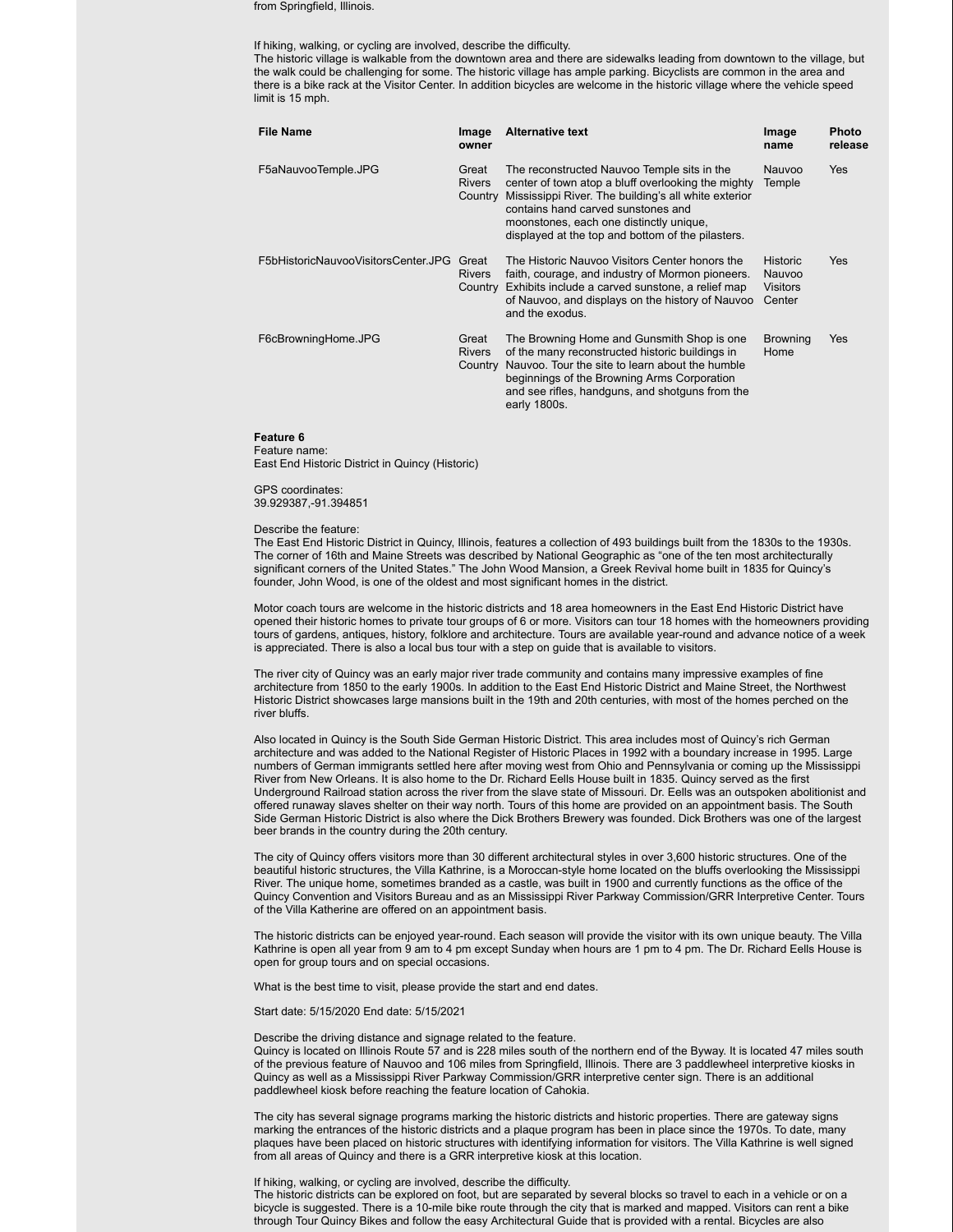available at the Villa Kathrine with hourly and daily rentals available.

There is also a new 3-mile bike trail, The Bill Klingner Trail, from the riverfront through the city with plans to extend to the Quincy Amtrak station. Recently, a self-guided car and bike tour has been developed that incorporates 24 murals in Quincy. There is no significant difficulty associated with any of the bicycle or walking tours.

| <b>File Name</b>       | Image<br>owner                    | <b>Alternative text</b>                                                                                                                                                                                                                                                                          | Image<br>name           | <b>Photo</b><br>release |
|------------------------|-----------------------------------|--------------------------------------------------------------------------------------------------------------------------------------------------------------------------------------------------------------------------------------------------------------------------------------------------|-------------------------|-------------------------|
| F6aVillaKathrine.JPG   | Great<br><b>Rivers</b><br>Country | Villa Kathrine, a Mediterranean style home built in 1900 on the<br>bluffs overlooking the Mississippi River, is surrounded by<br>flowering shrubs in the summer months.                                                                                                                          | Villa<br>Kathrine       | Yes                     |
| F6bJohnWoodMansion.jpg | Great<br><b>Rivers</b><br>Country | The John Wood Mansion, festooned with red, white and blue<br>bunting, is one of the Midwest's finest examples of Greek<br>revival architecture. The four large Doric columns in front were<br>lathed by John Wood, Illinois' 12th Governor, specifically for<br>incorporation in the home.       | John<br>Wood<br>Mansion | <b>Yes</b>              |
| F6cQuincyMuseum.jpg    | Great<br><b>Rivers</b><br>Country | The Quincy Museum, also known as the Newcomb-Stillwell<br>Mansion, was built in the Richardson Romanesque Revival<br>Style. The buff colored Berea Sandstone contains extensive<br>ornamental carvings. The seven pillars supporting the porch<br>roof each have a capital with a unique design. | Quincy<br><b>Museum</b> | Yes                     |

**Feature 7** Feature name:

Village of Elsah (Historic/Cultural)

GPS coordinates: 38.959647,-90.338648 Elsah 38.964326,-90.386049 Chautauqua

#### Describe the feature:

Once an important steamboat landing on the Mississippi River, historic Elsah is better known today for its picturesque beauty, quaint stone houses and lush gardens. The entire village has been on the National Register of Historic Places since 1973. It is often referred to as "the village where time stood still" and visitors to Elsah often feel as if they've escaped back to Americana of the early 1800s. This picture-perfect village is an excellent place for photographers interested in capturing a glimpse of the past. It is also a perfect place to escape to a simpler way of life at one of the delightful bed and breakfasts.

Elsah is next to the New Piasa Chautauqua that has existed for 135 years. In the past, there was a small road over the bluff, connecting Elsah and Chautauqua. The Chautauqua community on the Great River Road was founded in 1885 and is one of ten remaining historic Chautauqua communities in the country and the last of such communities in Illinois. The Chautauqua began as a post-Civil War social experiment and cultural, religious and political education movement. The purpose was to bring people together for culture and entertainment with speakers, teachers, musicians, showmen, preachers and specialists of the day. The word Chautauqua became synonymous with organized gatherings intended to introduce people to the great ideas, new ideas and public issues of the day. President Theodore Roosevelt was quoted as saying that Chautauqua is "the most American thing in America." The New Piasa Chautauqua was placed on the National Register of Historic Districts in 1982, establishing it as both a cultural and historic feature along the Byway.

Elsah is also home to historic Principia College, a 2,600-acre campus located high on a bluff overlooking the Mississippi River. A portion of the school's campus is designated as a National Historic Landmark District for its many buildings designed by architect Bernard Maybeck.

Visitors will find that Elsah is a self-guided tour, so it is available to them at whatever time of year or day they choose. Chautauqua is a private village, but visitors can view the pavilion to gain a sense of the location's history.

What is the best time to visit, please provide the start and end dates.

Start date: 3/15/2020 End date: 11/15/2020

Describe the driving distance and signage related to the feature. Both Elsah and Chautauqua are located on Illinois Route 100 and are signed along the Great River Road. They are 104 miles south of Quincy and 281 miles south of the northern end of the Byway. St. Louis Lambert International Airport is located 33 miles from Elsah. Just north of Elsah, at Pere Marquette State Park, is a Mississippi River Parkway Commission/GRR interpretive center sign.

#### If hiking, walking, or cycling are involved, describe the difficulty.

The village is easily walked and best experienced either on foot or bicycle. Elsah is accessible to bicyclists as it is situated along the Sam Vadalabene Bike Trail which is part of the Mississippi River Trail. Principia College is located high upon a limestone bluff, so for anyone other than an avid bicyclist or hiker, it would be difficult to reach other than by vehicle. There is a natural trail over the bluff between Chautauqua and Elsah, but only the most experienced hikers should attempt it.

| <b>File Name</b>            | Image<br>owner                    | <b>Alternative text</b>                                                                                                                                                                                                                                                                         | Image<br>name                        | <b>Photo</b><br>release |
|-----------------------------|-----------------------------------|-------------------------------------------------------------------------------------------------------------------------------------------------------------------------------------------------------------------------------------------------------------------------------------------------|--------------------------------------|-------------------------|
| F7aElsahLighthouse.JPG      | Great<br><b>Rivers</b><br>Country | A white and green lighthouse is situated on the natural<br>banks of the Mississippi River near Elsah. It stands in<br>front of one of the limestone bluffs it would have warned<br>riverboat captains to avoid when the town was a thriving<br>steamboat stop along the Mississippi River.      | Elsah<br>Lighthouse                  | Yes                     |
| F7bVillageOfElsahMusuem.jpg | Great<br><b>Rivers</b><br>Country | The Village of Elsah Museum is in the old Elsah Village<br>Hall, built in 1887. It houses exhibits on the history of<br>Elsah, its residents, and businesses, along with photos<br>of the architectural styles common throughout the town.                                                      | Village of<br>Elsah<br><b>Musuem</b> | Yes                     |
| F7cElsahStoneBuilding.JPG   | Great<br><b>Rivers</b><br>Country | The village of Elsah was established to support a nearby<br>stone quarry. Lots in Elsah were offered for free to<br>anyone who would build a home in stone. The irregular<br>shaped stones, used in the houses in Elsah, were rubble<br>or discarded pieces and add to the town's rustic charm. | Elsah<br>Stone<br><b>Building</b>    | <b>Yes</b>              |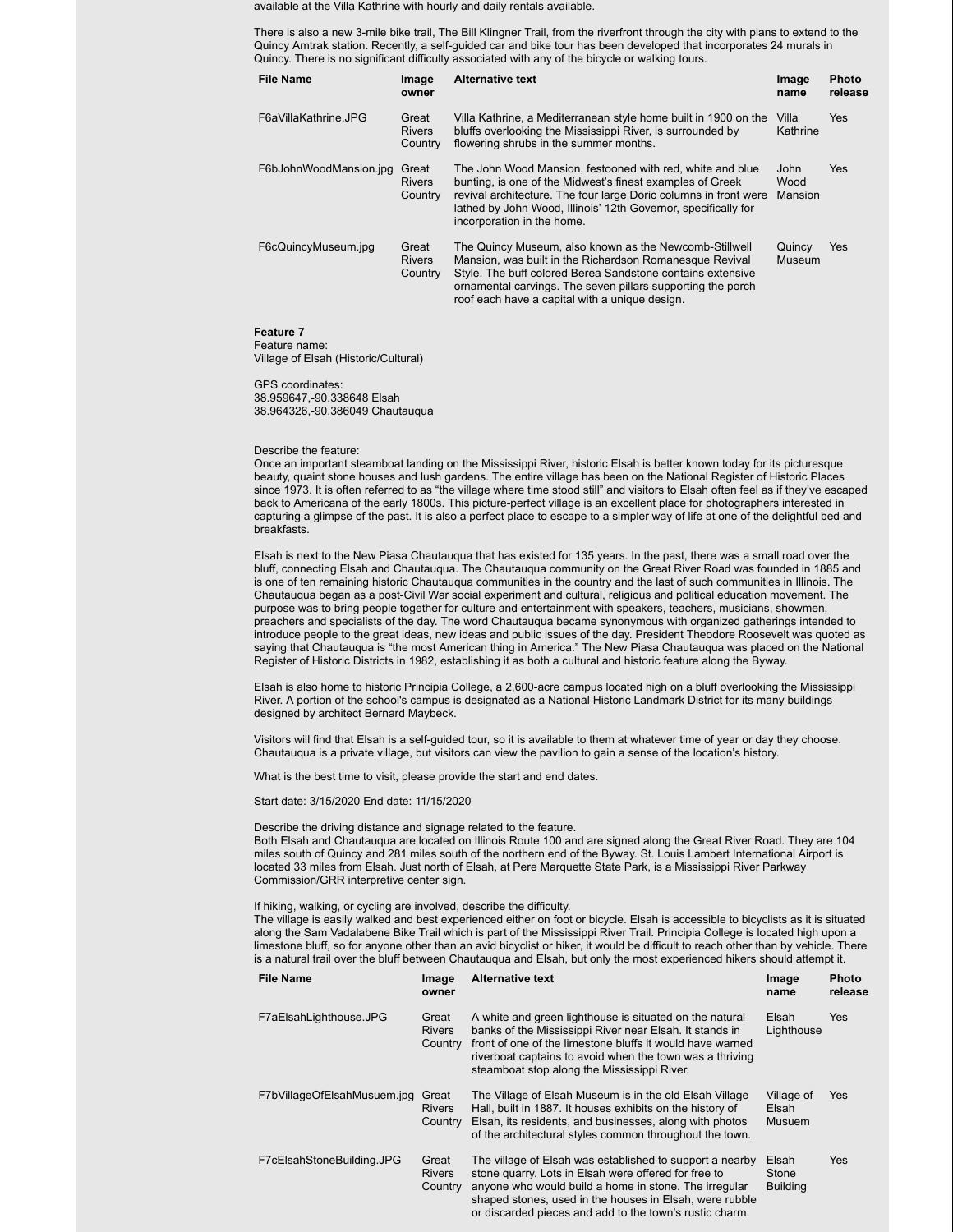#### **Feature 8** Feature name: Lewis and Clark State Historic Site (Historic)

GPS coordinates: 38.802405,-90.101977

#### Describe the feature:

This historic site in Hartford, Illinois, is stop number one on the Lewis and Clark National Historic Trail and is distinguished as the Point of Departure of the Lewis and Clark Expedition. On January 18, 1803, President Thomas Jefferson proposed the first official government expedition to explore the vast unknown lands west of the Mississippi River. He proposed an expedition across the continent to the Pacific Ocean, stressing the importance of discovering commercial opportunity. But it would discover much more. On Monday, May 14, 1804, at 3 pm, the Corps of Discovery left Camp River Dubois near present day Hartford. Led by Meriwether Lewis and William Clark, the expedition followed the Missouri River, crossed the Rockies and reached the Pacific Ocean in late 1805. The journals kept by Lewis called Camp River Dubois the "point of departure." On September 23, 1806, on their return from their voyage of discovery, the expedition visited the location of Camp River Dubois before concluding their journey in St. Louis.

The Lewis and Clark Interpretive Center in Hartford, Illinois, contains a 55-foot full scale replica of the keelboat used in the expedition along with many other exhibits detailing the journey. Outside is a replica of Camp River Dubois where the Corps of Discovery spent five months preparing for the expedition.

Nearby is the Lewis and Clark Confluence Tower which is a three level, 180-foot-tall observation tower and monument to the Lewis and Clark expedition. The attraction is stocked with exhibitions that bring context to the explorers and their travels.

The Lewis and Clark sites are available to the visitor Wednesday through Sunday 9 am to 5 pm and are open year-round. There are picnic tables available.

What is the best time to visit, please provide the start and end dates.

Start date: 5/15/2020 End date: 5/15/2021

Describe the driving distance and signage related to the feature. The Lewis and Clark sites are located on Illinois Route 3. The sites are visible from the highway as well as signed on Illinois Route 3. They are approximately 19 miles from Elsah, Illinois, and 322 miles from the northern end of the Byway. Hartford is 23 miles from the St. Louis Lambert International Airport.

If hiking, walking, or cycling are involved, describe the difficulty.

Most visitors will arrive at these sites by vehicle or tour bus and there is ample parking. The multi-sectioned bicycle/pedestrian paths administered by Madison County Transit are in the vicinity of this historic site and would not be considered difficult.

| <b>File Name</b>                                        | Image<br>owner                    | <b>Alternative text</b>                                                                                                                                                                                                                                                                                                                                  | Image<br>name                                                                     | Photo<br>release |
|---------------------------------------------------------|-----------------------------------|----------------------------------------------------------------------------------------------------------------------------------------------------------------------------------------------------------------------------------------------------------------------------------------------------------------------------------------------------------|-----------------------------------------------------------------------------------|------------------|
| F8aLewisAndClarkStateHistoricSiteInterpretiveCenter.JPG | Great<br><b>Rivers</b><br>Country | The Lewis & Clark State<br><b>Historic Site Interpretive</b><br>Center focuses on the<br>expedition's winter<br>encampment at Camp River<br>Dubois and the departure of<br>the Corps of Discovery. The<br>exhibits contain excerpts<br>from Lewis & Clark's<br>journals and statue of<br>Captains Clark & Lewis with<br>Lewis's Newfoundland,<br>Seaman. | Lewis and<br><b>Clark State</b><br><b>Historic Site</b><br>Interpretive<br>Center | <b>Yes</b>       |
| F8bReplicaKeelboat.JPG                                  | Great<br><b>Rivers</b>            | The highlight of Lewis &<br>Clark State Historic Site, the<br>Country first stop on the Lewis &<br>Clark National Historic Trail.<br>is the magnificent, 55-foot,<br>full scale replica of the<br>expedition's keelboat. The<br>cutaway shows what<br>conditions would have been<br>like aboard, with containers<br>of supplies stored<br>throughout.    | Replica<br>Keelboat                                                               | Yes              |
| F8cLewisAndClarkConfluenceTower.jpg                     | Great<br><b>Rivers</b>            | Built to celebrate the<br>bicentennial of the Lewis &<br>Country Clark Expedition, the Lewis<br>& Clark Confluence Tower<br>offers 3 viewing platforms<br>and magnificent views of<br>Hartford, the confluence of<br>the Mississippi and Missouri<br>rivers, and the launch point<br>of the Corps of Discovery's<br>expedition.                          | Lewis and<br><b>Clark</b><br>Confluence<br>Tower                                  | Yes              |

**Feature 9** Feature name: National Great Rivers Museum (Cultural)

GPS coordinates: 38.871042,-90.151191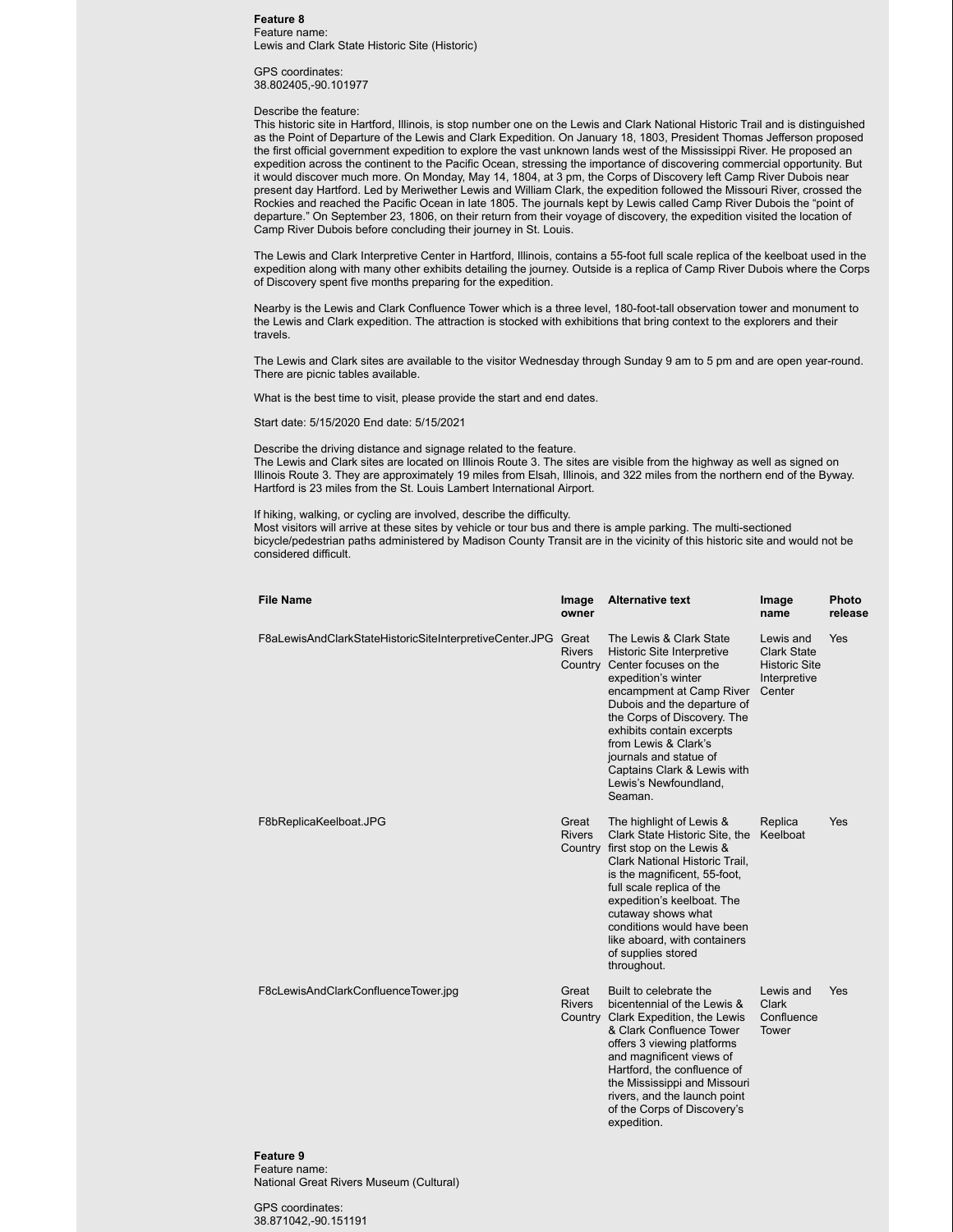#### Describe the feature:

The National Great Rivers Museum, located in East Alton, Illinois, opened in 2003 and is one of 11 planned visitor centers operated by the U.S. Army Corps of Engineers. Each year, millions of people travel to the Mississippi River to learn about its history and its impact on our nation – from the grand history and cultural significance of the river to the ecological importance and role as a transportation corridor. The museum is a 12,000 square foot facility featuring state of the art interactive displays and exhibits about the Mississippi River and how it historically affected early life in Illinois as well as its effects on our lives today. The museum features kid-friendly, interactive and computer animated exhibits. You can steer a towboat through the locks and dam via simulator, measure your water consumption or come face to face with river fish in the aquarium. One of the themes of the museum is how the Mississippi River has been home to many people throughout the ages.

The adjacent Melvin Price Locks and Dam 26 is one of the largest locks and dam structures on the river. Staff provide free guided tours where visitors can see towboats and barges from eight stories in the air as they push their way through this incredible structure. It is a great place to see a part of the river only seen from this vantage point. In the winter it is a popular place for eagle watching.

The Museum is open Wednesday through Saturday 9 am to 5 pm and the Melvin Price Locks and Dam is open daily 9 am to 5 pm. Tours at the Locks and Dam are offered at 10 am and 1 pm and 3 pm daily. There are public restrooms, bicycle racks and a picnic area overlooking the river.

What is the best time to visit, please provide the start and end dates.

Start date: 5/15/2020 End date: 5/15/2021

#### Describe the driving distance and signage related to the feature.

Both sites are located near where Meeting of the Great Rivers National Scenic Byway and Great River Road in Illinois meet. The sites are off Illinois Route 3, on Illinois Route 143, and are well signed. They are located approximately 5 miles from the previous Lewis and Clark feature and are 326 miles south of East Dubuque, the northern end of the Byway. There is a Mississippi River Parkway Commission/GRR interpretive sign located at the museum. The Museum and Locks and Dam are located 23 miles from St. Louis Lambert International Airport and there is ample parking for any type of motorized vehicle.

If hiking, walking, or cycling are involved, describe the difficulty.

The museum is easily navigated by any visitor. However, the 45-minute tours of the Melvin Price Locks and Dam involve walking and heights of 80 feet. The 21-mile Madison County Transit Confluence Bike/Pedestrian Trail, which begins in Alton, has a stop at the National Great Rivers Museum that includes restrooms and a picnic area overlooking the river. The trail would not be considered difficult.

| <b>File Name</b>                        | Image<br>owner                    | <b>Alternative text</b>                                                                                                                                                                                                                                                    | Image<br>name                                                  | <b>Photo</b><br>release |
|-----------------------------------------|-----------------------------------|----------------------------------------------------------------------------------------------------------------------------------------------------------------------------------------------------------------------------------------------------------------------------|----------------------------------------------------------------|-------------------------|
| F9aMelvinPriceLocksAndDam.JPG           | Great<br><b>Rivers</b>            | More than 6,500 boats lock through Melvin<br>Price Locks and Dam each year. Barges,<br>Country carry more than 55 million tons of goods<br>up and down the Mississippi River. Each<br>barge can carry the equivalent of 225 train<br>cars or 870 semitrailers.             | Melvin<br><b>Price Locks</b><br>and Dam                        | <b>Yes</b>              |
| F9bNationalGreatRiversMusuemExhibit.JPG | Great<br><b>Rivers</b><br>Country | <b>Exhibits in the National Great Rivers</b><br>Museum discuss the history of the<br>Mississippi River and its impact on<br>civilization, from early Native Americans to<br>steamboat captains, and the present day<br>lives of those who live and work near the<br>river. | National<br>Great<br><b>Rivers</b><br>Museum<br><b>Exhibit</b> | <b>Yes</b>              |
| F9cNationalGreatRiversMuseum.JPG        | Great<br><b>Rivers</b><br>Country | The National Great Rivers Museum, at<br>Melvin Price Locks and Dam, is dedicated<br>to telling the story of the Mississippi River,<br>from her grand history and cultural<br>significance, to her ecological importance<br>and role as a transportation corridor.          | National<br>Great<br><b>Rivers</b><br>Museum                   | <b>Yes</b>              |

#### **Feature 10**

Feature name: Cahokia Mounds State Historic Site and UNESCO World Heritage Site (Historic/Cultural)

GPS coordinates: 38.654885,-90.058932

#### Describe the feature:

Cahokia Mounds is located in Collinsville, Illinois, and contains the remains of an ancient city founded by a Mississippian culture that flourished from 700 to 1400 AD, then vanished. Prior to Columbus landing in the Americas, Cahokia was the largest city ever built north of Mexico. It boasted 120 earthen mounds, with the 100-foot-tall Monks Mound rising above the city's center. This continues to be the largest earthwork in the Americas and Cahokia is considered one of the most advanced civilizations to exist in ancient America.

There is a structure called Woodhenge at the historic site which is considered the wood equivalent to Stonehenge in the British Isles. The recreated site contains a ring of cedar posts creating a calendar. Cedar was a wood that was considered sacred to the area's inhabitants. Currently, 4 circles have been uncovered with posts numbering 24 to 60 and a 5th is currently being uncovered that is believed to have had 72 posts.

Of the original 4,000-acre site, 2,200 are preserved as a state historic site. It is the largest archaeological site in the United States and has changed the preconceptions of what pre-Columbian Native American life was like on this continent. There is a state-of-the-art interpretive center that includes interactive displays, a screening theater and iPod tours.

Visitors can climb Monks Mound which was the symbolic center of Cahokia. It is a 100-foot-high platform mound that is 1,000 feet long, 800 feet wide and comprised of four terraces, each believed to have been added at different times. An estimated 22 million cubic feet of earth was used to build the mound between the years 900 and 1200 AD. Over the years, the mound has experienced erosion and has been damaged by man, so the original size is uncertain. From the top of the mound, visitors can see the entire area that was home to this ancient culture as well as across the Mississippi River to the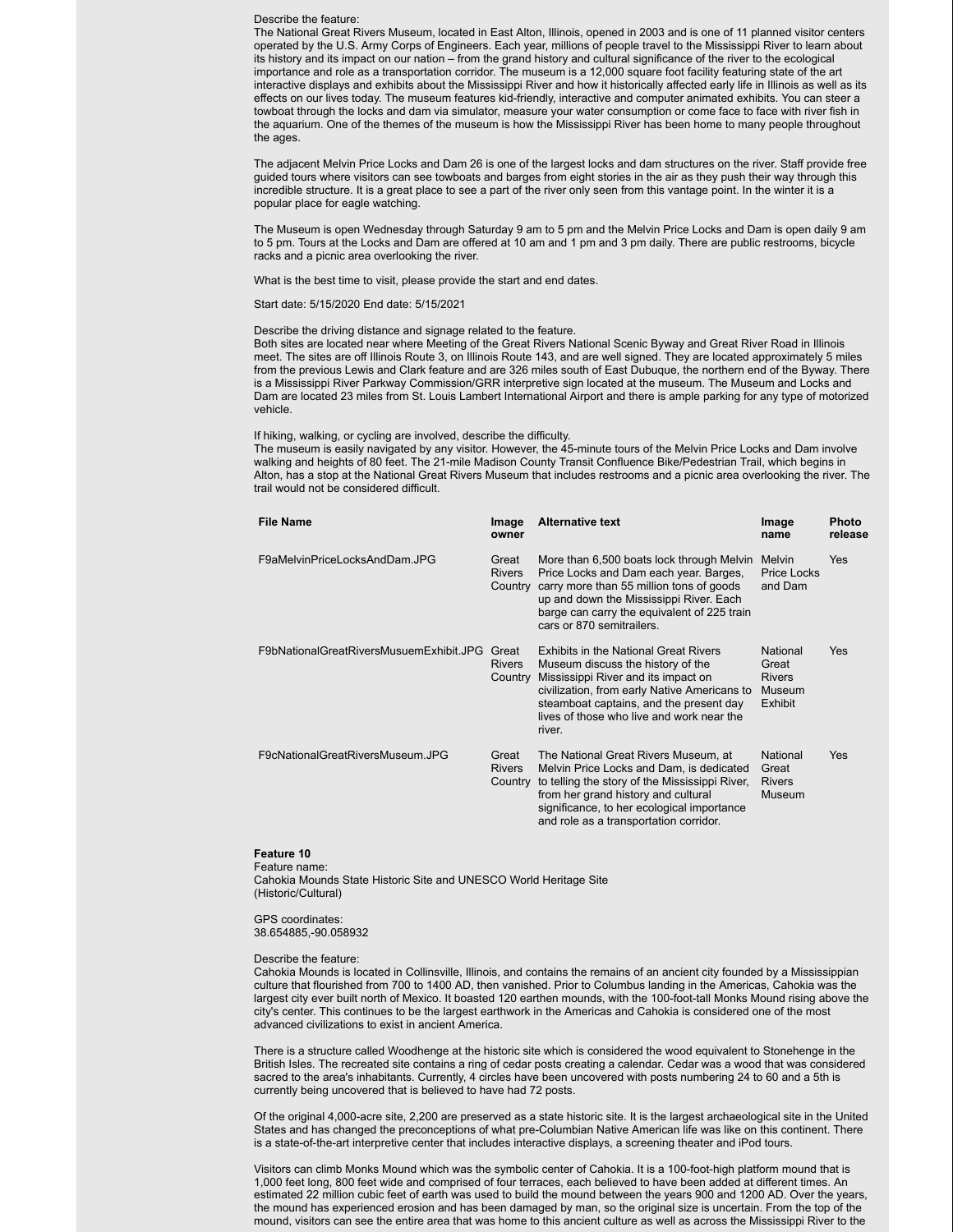present-day St. Louis Gateway Arch.

Cahokia Mounds State Historic Site is open Wednesday through Sunday 9 am to 5 pm.

What is the best time to visit, please provide the start and end dates.

Start date: 5/15/2020 End date: 5/15/2021

Describe the driving distance and signage related to the feature.

Cahokia Mounds is located on Illinois Route 3 and is 20 miles from the National Great Rivers Museum. The attraction is 330 miles from the northern end of the Byway. It is visible from the roadway and well signed on Illinois Route 3. A Mississippi River Parkway Commission/GRR interpretive sign is located at the site. Cahokia Mounds is 22 miles from the St. Louis Lambert International Airport and Interstate 70.

If hiking, walking, or cycling are involved, describe the difficulty.

Most of Cahokia Mounds is easily navigated by visitors, but there are 154 stairs up Monks Mound which can be challenging to some visitors. The Metro East Levee Trail is located in the Cahokia vicinity. This biking and pedestrian trail is 7.6 miles long and travels along the Mississippi River and is not considered difficult.

| <b>File Name</b>            | Image<br>owner                    | <b>Alternative text</b>                                                                                                                                                                                                                                                                  | Image<br>name               | <b>Photo</b><br>release |
|-----------------------------|-----------------------------------|------------------------------------------------------------------------------------------------------------------------------------------------------------------------------------------------------------------------------------------------------------------------------------------|-----------------------------|-------------------------|
| F10aCahokiaMoundsMuseum.jpg | Great<br><b>Rivers</b><br>Country | The exterior of the Cahokia Mounds Interpretive<br>Center, which houses the museum exhibits depicting<br>the largest pre-Columbian settlement north of Mexico.<br>a life-size village recreation, an orientation theater,<br>auditorium, and museum gift shop.                           | Cahokia<br>Mounds<br>Museum | <b>Yes</b>              |
| F10bCahokiaMoundsMuseum.jpg | Great<br><b>Rivers</b><br>Country | The interior of the Cahokia Mounds museum contains<br>a large mural depicting what Monks Mound and the<br>plaza may have looked like during Cahokia's height<br>between 700 and 1400 A.D.                                                                                                | Cahokia<br>Mounds<br>Museum | Yes                     |
| F10cMonksMound.jpg          | Great<br><b>Rivers</b><br>Country | Monks Mound, the largest prehistoric earthen mound in<br>the Americas, is one of 70 of the original 120 earthen<br>mounds built by the prehistoric Native Americans who<br>lived at Cahokia. Visitors can climb the staircase to the<br>top of the terraced mound, almost 100 feet high. | Monks<br>Mound              | <b>Yes</b>              |

#### **Feature 11**

Feature name:

Cahokia Courthouse State Historic Site (Historic)

GPS coordinates: 38.570934,-90.192078

#### Describe the feature:

The Cahokia Courthouse is located in Cahokia, Illinois, and is a French-Canadian structure built about 1740. It was built as a residence when Illinois was a colony of France. In 1793, the structure was purchased by the U.S. Northwest Territory and became a center of political and legal activity. The structure is historically significant as the oldest courthouse in Illinois and the only one remaining from the state territorial period of 1787-1818. It is architecturally significant as an example of the French Colonial vertical log post on sill construction technique.

In November of 1803, Lewis and Clark arrived in Cahokia with a plan of using Cahokia as their headquarters, but the political climate of the time forced them to move north. A fun fact about the structure is that it was dismantled in 1901, displayed at the 1904 St. Louis World's Fair and then reconstructed on its original foundation in 1939. A visitor center is located on the grounds of the Cahokia Courthouse.

Other historic attractions in this area include the Holy Family Log Church, the oldest church west of the Allegheny Mountains and home to the oldest continuous Catholic parish in the United States. Built in 1799, it is one of only five remaining churches built in the French Colonial upright log style. In celebration of the 2018 Illinois Bicentennial, the church was selected by the American Institute of Architects as one of the Illinois 200 Great Places.

Also located in Cahokia is the Jarrot Mansion State Historic Site. The Jarrot Mansion was completed in 1810 for Nicholas Jarrot, a French born entrepreneur and land speculator who also served as a judge and local militia officer. This historic home is one of the oldest masonry structures in Illinois and is notable for its American Federal architectural design rather than the traditional French Colonial style of the area. The home was added to the National Register of Historic Places in 1974 and was designated a National Historic Landmark in 2001.

The Cahokia Courthouse is available to visitors Thursday through Saturday 9 am to 4 pm. The Holy Family Log Church continues to offer mass and visitors are also welcome for guided tours during the summer season. The Jarrot Mansion is a state historic site and is open Monday through Friday 9 am to 5 pm and Saturday 10 am to 6 pm.

What is the best time to visit, please provide the start and end dates.

Start date: 5/15/2020 End date: 5/15/2021

#### Describe the driving distance and signage related to the feature.

Cahokia Courthouse is located on Illinois Route 3 and is 11 miles south of Cahokia Mounds State Historic Site. The mileage from the northern end of the Byway is 377 miles and it is 20.3 miles from the St. Louis Lambert International Airport and Interstate 70. The Courthouse, the Jarrot Mansion and Holy Family Log Church are all signed on Illinois Route 3 and easily found by travelers. The Jarrot Mansion is adjacent to the church and a GRR paddlewheel interpretive kiosk is located in the parking lot between the two structures.

If hiking, walking, or cycling are involved, describe the difficulty.

There is parking at the Cahokia Courthouse as well as at the Jarrot Mansion and Holy Family Log Church. Visitors could walk the few blocks between the two with no difficulty. The Metro-East Levee Trail is a 7.6- mile bike/pedestrian trail in the Cahokia area and there is no difficulty involved.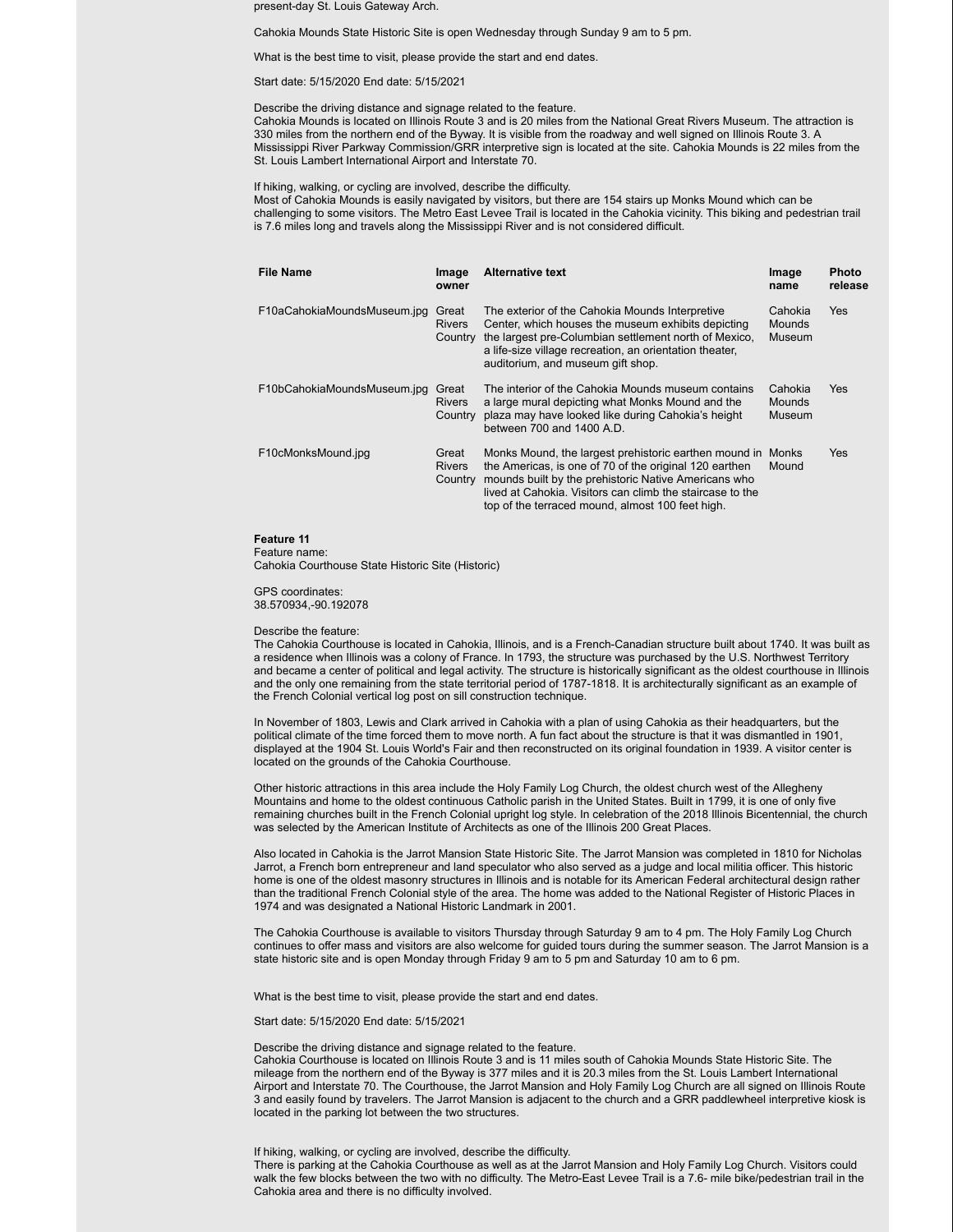| <b>File Name</b>                 | Image<br>owner                    | <b>Alternative text</b>                                                                                                                                                                                                                                                             | Image<br>name                           | <b>Photo</b><br>release |
|----------------------------------|-----------------------------------|-------------------------------------------------------------------------------------------------------------------------------------------------------------------------------------------------------------------------------------------------------------------------------------|-----------------------------------------|-------------------------|
| F11aCahokiaCourthouse.jpg        | Great<br><b>Rivers</b><br>Country | A sign sits in front of Cahokia Courthouse that<br>describes the courthouse as one of the region's<br>oldest buildings and its unusual, upright, hewn log<br>construction. Called post-on-sill, this technique was<br>characteristic of French Colonial era timber<br>construction. | Cahokia<br>Courthouse                   | Yes                     |
| F11bCahokiaCourthouse.jpg        | Great<br><b>Rivers</b><br>Country | Cahokia Courthouse, built using upright, hewn logs<br>typical of French Colonial timber construction, was a<br>courthouse from 1790-1814 and is now home to a<br>museum.                                                                                                            | Cahokia<br>Courthouse                   | Yes                     |
| F11cCahokiaCourthouseExhibit.jpg | Great<br><b>Rivers</b>            | An exhibit found inside Cahokia Courthouse<br>describes the rise of the U.S. Postal Service as<br>Country settlers spread across North America.                                                                                                                                     | Cahokia<br>Courthouse<br><b>Exhibit</b> | Yes                     |

**Feature 12** Feature name:

Fort de Chartres State Historic Site (Historic)

GPS coordinates: 38.084720,-90.158216

Describe the feature:

Located in Prairie du Rocher, this well preserved 18th century stone fort was one of the primary French settlements along the Mississippi River, marking the heart of French Colonial Illinois history. First built in 1720 of wood, and later rebuilt in stone, it is home to the oldest existing masonry building in Illinois. The year 2020 marks the 300th anniversary of the first Fort de Chartres and celebrations have been planned. The massive stone Fort seen today was originally constructed by the French in 1753 and became the nucleus of French civil and military government in the area, as well as an economic center. In 1763, France ceded much of its territory in North America, including what is now Illinois, to Great Britain. British troops occupied the fort from 1765 to 1772 when the Mississippi River caused a collapse of the south wall and the buildings fell into ruin.

On December 4, 1803, explorer William Clark and several recruits passed by Fort de Chartres on their expedition. In his journal, Clark noted the stone ruins of the Fort. The party continued on to meet Meriwether Lewis in Cahokia.

Using the foundation of the original wooden building, a visitor center was erected and houses exhibits on the history of the fort and its French inhabitants. Also on the grounds is an operating bake oven, a garden shed built in the post on sill construction of the time, and a kitchen garden with raised beds of produce that would have been grown in 18th century Illinois. The site was declared a National Historic Landmark in 1960 and was added to the National Register of Historic Places in 1976.

There is currently a major campaign to raise funding for the continued repair and maintenance of this amazing historic structure so that visitors can continue to enjoy it for many years to come.

Fort de Chartres State Historic Site is open to visitors Thursday through Sunday 9 am to 5 pm. From April through November, numerous events are held at the fort celebrating the area's French heritage. The annual two-day Rendezvous in June is the largest gathering of its kind anywhere in the Midwest and attracts thousands of visitors. There is also a Winter Rendezvous and Woodswalk which is a weekend full of demonstrations on early Illinois life.

What is the best time to visit, please provide the start and end dates.

Start date: 5/15/2020 End date: 5/15/2021

Describe the driving distance and signage related to the feature.

The attraction is located 11 miles off Illinois Route 3, on Illinois Route 155, a Great River Road Exploration Route. There is a GRR sign located on Illinois Route 3 in Ruma, directing visitors to Fort de Chartres. Several miles south, there is an additional sign in Ellis Grove directing visitors to the fort. A large Mississippi River Parkway Commission/GRR interpretive sign is located along Illinois Route 3 in this area and is visible from the highway.

Fort de Chartres is located 39 miles south of the Cahokia Courthouse and is 377 miles from the north end of the Byway. Visitors flying into St. Louis Lambert International Airport can reach the fort in 70 minutes. There is a large parking lot to accommodate both vehicles and buses.

If hiking, walking, or cycling are involved, describe the difficulty. The area is easily walked as the area is flat. A bicyclist could safely reach the fort using country roads.

| File Name                            | Image<br>owner                    | <b>Alternative text</b>                                                                                                                                                                                                                                                                                       | Image<br>name                                    | <b>Photo</b><br>release |
|--------------------------------------|-----------------------------------|---------------------------------------------------------------------------------------------------------------------------------------------------------------------------------------------------------------------------------------------------------------------------------------------------------------|--------------------------------------------------|-------------------------|
| F12aStoneGatehouse.jpg               | Great<br><b>Rivers</b><br>Country | The reconstructed stone gatehouse of the last of<br>three French forts named "de Chartres" built<br>here, stands tall along with a portion of the 15-<br>foot walls. Originally erected in the 1750s it was<br>used by the French, followed by the British, until<br>1772. The gate was rebuilt in the 1920s. | Stone<br>Gatehouse                               | Yes                     |
| F12bFortDeChartresMuseum.jpg         | Great<br><b>Rivers</b><br>Country | A sign inside the Fort de Chartres museum which Fort de<br>welcomes visitors to Fort de Chartres and the<br>Illinois French Colony in English and French.<br>Built on the foundation of an original fort building.<br>the museum depicts French life at Fort de<br>Chartres.                                  | Chartres<br>Museum                               | <b>Yes</b>              |
| F12cFortDeChartresOldestBuilding.jpg | Great<br><b>Rivers</b><br>Country | The restored powder magazine at Fort de<br>Chartres is thought to be the oldest standing<br>building in Illinois.                                                                                                                                                                                             | Fort de<br>Chartres<br>Oldest<br><b>Building</b> | Yes                     |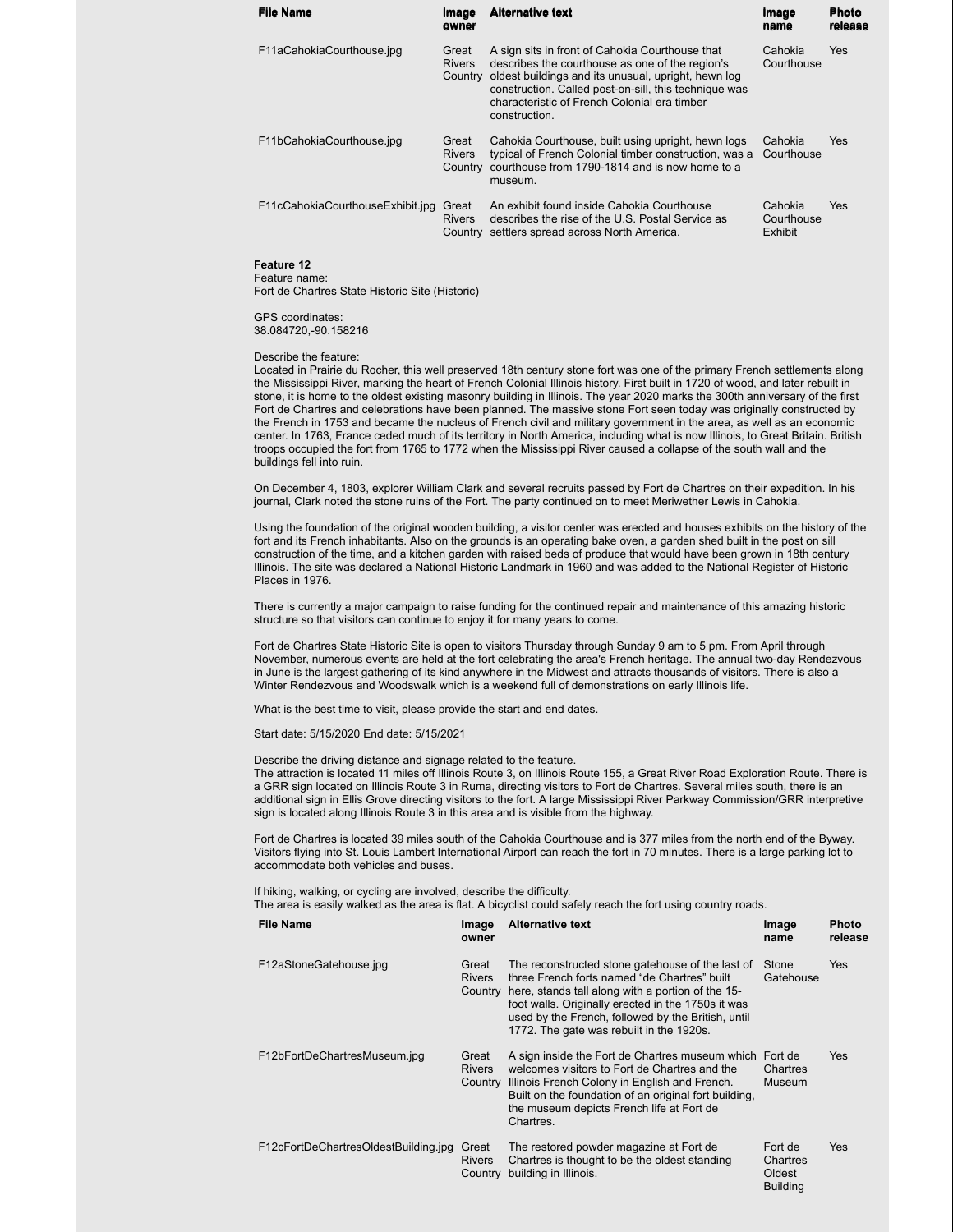**Feature 13** Feature name: Pierre Menard Home State Historic Site (Historic)

GPS coordinates: 37.961380,-89.906522

#### Describe the feature:

Pierre Menard (1766-1844) was the presiding officer of the Illinois Territorial Legislature and from 1818 to 1822, and served as the first lieutenant governor of Illinois. His two-story 1815 home is located in Ellis Grove, Illinois, and overlooks the Mississippi River. It is considered an unusually fine example of French Creole architecture. The home was placed on the National Register of Historic Places in 1970 and has also been designated a National Historic Landmark. The ground level contains a small museum and an audiovisual room and the second, or principal, floor includes the living spaces used by the Menard family. Visitors can experience the lifestyle of an affluent businessman and gentleman farmer in early 19th century Illinois. The staff offers interpretation of the rooms in the mansion and of Menard related artifacts. They also interpret the outbuildings and the historic herb and vegetable garden located near the kitchen. The graves of many of Illinois' earliest pioneers are located on nearby Garrison Hill, including Pierre Menard, his two wives and other family members.

A mile from the Pierre Menard Home is Fort Kaskaskia State Historic Site which preserves the earthen remains of Fort Kaskaskia, constructed by the French about 1759 to defend the town of Kaskaskia. Founded in 1703, the town was for more than a century the region's principal commercial center and served as the first state capital of Illinois from 1818 to 1820. The historic site is situated on a bluff overlooking the Mississippi River and offers scenic views of the American Bottoms, the confluence of the Mississippi and Kaskaskia rivers, as well as the site of the original town of Kaskaskia.

The French originally had control of Fort Kaskaskia, but released it to the United States at the end of the Revolutionary War. The U.S. Army later took ownership of the fort and renovated if for their use. Eleven soldiers from here were enlisted in the Corps of Discovery when Lewis and Clark passed through here in 1803. The fort was last used during the War of 1812 as shelter from raids by Native Americans allied with Great Britain. Today the parapets and dry moat of Fort Kaskaskia are still visible.

The Pierre Menard home is open to the public and staffed Wednesday through Sunday 9 am to 5 pm. During the winter season, tours are by appointment only. Fort Kaskaskia is open to visitors daily 8 am to 4 pm.

What is the best time to visit, please provide the start and end dates.

#### Start date: 5/15/2020 End date: 5/15/2021

#### Describe the driving distance and signage related to the feature.

The Pierre Menard Home State Historic Site is located just off Illinois Route 3 in Ellis Grove, Illinois, and is 21 miles from Fort de Chartres. The site is signed on Illinois Route 3 and there is a Mississippi River Parkway Commission/GRR interpretive sign located in Ellis Grove. From the site of the previous feature of Fort de Chartres, visitors can follow a well signed route through the country to rejoin Illinois Route 3 in this area. The distance from the north end of the Byway is 417 miles.

Fort Kaskaskia is located on Illinois Route 3 and is just 1 mile from the Pierre Menard Home. The fort is signed on Illinois Route 3 and is easily found by travelers. There is a GRR paddlewheel interpretive kiosk located at the fort. Both sites are located 68 miles from the St. Louis Lambert International Airport.

Along the Great River Road, travelers will find a signed auto tour route called the Kaskaskia-Cahokia Trail (KCT). KCT was Illinois' first road and was used by Native American tribes beginning around 11,000 B.C. The road traverses for 60 miles along the eastern edge of the state with Cahokia and Kaskaskia serving as the trail bookends. Native American migrations created the trail for economic trade, government, social and religious purposes. Over time, these first inhabitants built large civilizations with mound cities along the trail. Their use of the trace continued into American historic periods, and they introduced the route to the first French explorers and colonists in the late 1600s.

#### If hiking, walking, or cycling are involved, describe the difficulty.

Both locations have ample parking, including for recreational vehicles and buses. At the Pierre Menard Home, the living quarters on the principal floor are accessible to persons with disabilities, but rooms on the ground level are not. The Kaskaskia River Confluence Trail is a peaceful recreation trail that begins near Ellis Grove, providing access to the shoreline at the confluence of the Kaskaskia and Mississippi rivers. There is no difficulty involved.

| File Name                | Image<br>owner                    | <b>Alternative text</b>                                                                                                                                                                                                                                                                                                          | Image name Photo         | release    |
|--------------------------|-----------------------------------|----------------------------------------------------------------------------------------------------------------------------------------------------------------------------------------------------------------------------------------------------------------------------------------------------------------------------------|--------------------------|------------|
| F13aPierreMenardHome.jpg | Great<br><b>Rivers</b><br>Country | The Pierre Menard Home, built in the Creole style, is<br>characterized by gable ends and a galerie along the front<br>facade. Also visible is the historic herb and vegetable<br>garden.                                                                                                                                         | Pierre<br>Menard<br>Home | <b>Yes</b> |
| F13bPierreMenardHome.jpg | Great<br><b>Rivers</b><br>Country | The Pierre Menard Home is an example of the Southern<br>French Colonial or Creole style and is characterized by<br>the galerie, or porch, that runs along the front facade.<br>Pierre Menard was the first lieutenant governor of Illinois.                                                                                      | Pierre<br>Menard<br>Home | Yes        |
| F13cStoneSpringhouse.jpg | Great<br><b>Rivers</b><br>Country | The stone springhouse, on the grounds of the Pierre<br>Menard Home, would have originally been used to keep<br>the spring water clear of fallen leaves and animals. The<br>building would also have been used for refrigeration, as<br>the spring would keep the structure a constantly cool<br>temperature throughout the year. | Stone<br>Springhouse     | Yes        |

#### **Feature 14**

Feature name: Popeye the Sailor Man (Cultural)

GPS coordinates: 37.905226,-89.834004

#### Describe the feature:

A cultural asset of the Byway, the small riverfront city of Chester is perched on the bluffs above the Mississippi River and has built on the theme of being home to cartoon character Popeye the Sailor Man (strong to the finish 'cause he eats his spinach) created by Chester resident Elzie C. Segar. There is a Popeye & Friends Character Trail that currently consists of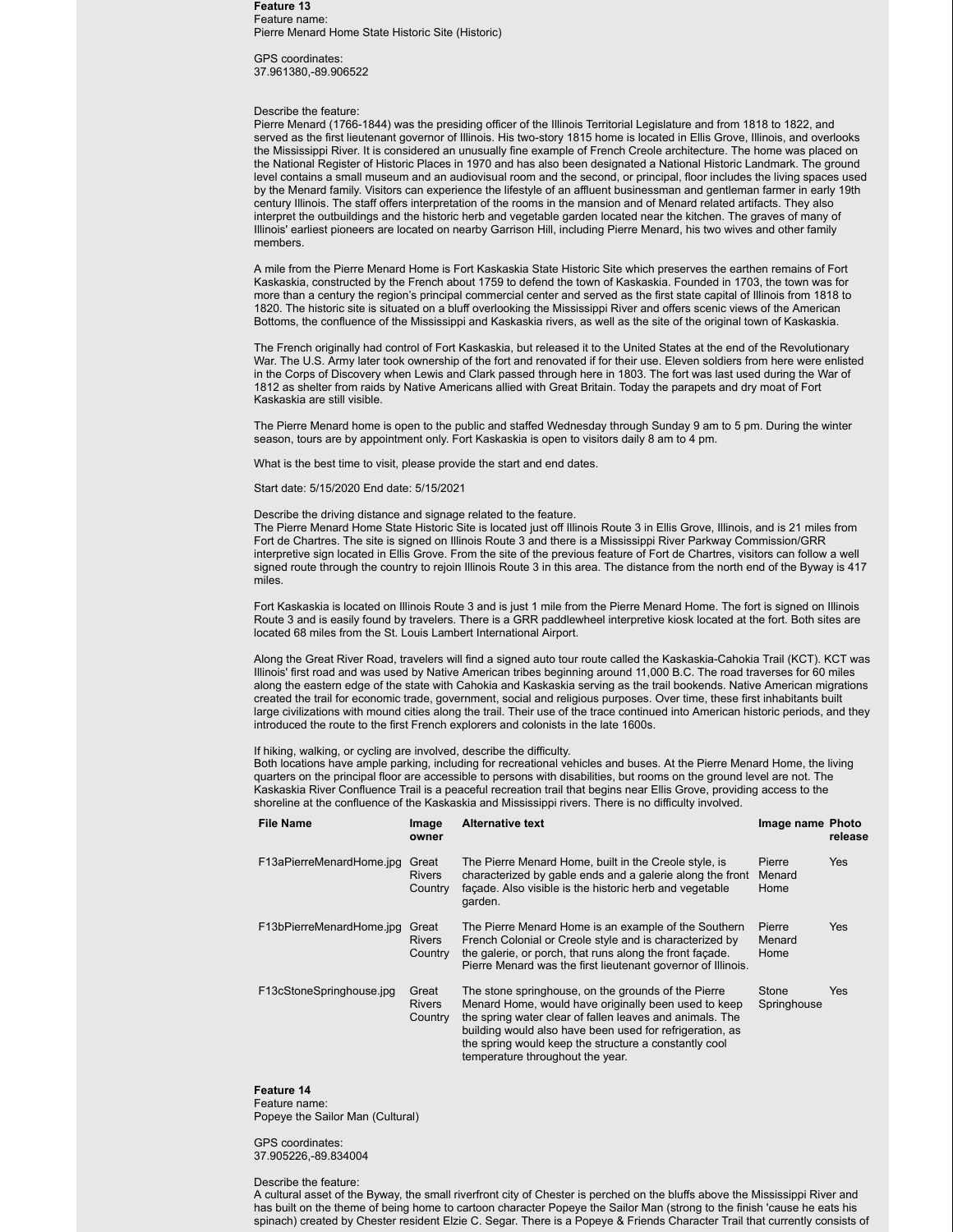13 granite statues of Popeye characters, with a new statue unveiled each year at the annual Popeye Picnic celebration. The main Popeye statue, located at the riverfront Chester Welcome Center, is 6 feet tall and has been overlooking the Mississippi River in Segar Park for more than 30 years. Chester is also home to the only Popeye shop and museum in the world. Over the years, Popeye has also appeared in comic books, television cartoons, video games, hundreds of advertisements, peripheral products ranging from spinach to candy cigarettes, and the 1980 action film starring Robin Williams as Popeye. In 2002, TV Guide ranked Popeye number 20 on its "50 Greatest Cartoon Characters of All Time."

The Chester Visitor Center is staffed by volunteers Monday through Friday 9 am to 4 pm. However, the park and Character Trail is available to visitors anytime.

What is the best time to visit, please provide the start and end dates.

Start date: 5/15/2020 End date: 5/15/2021

Describe the driving distance and signage related to the feature. Chester is located along Illinois Route 3 and is 9 miles from Fort Kaskaskia. You can find Chester 425 miles from the northern border of the Byway and 76 miles from the St. Louis Lambert International Airport. The Chester Welcome Center is located on the Great River Road and there is a sign directing visitors to Popeye.

If hiking, walking, or cycling are involved, describe the difficulty.

Parking is available at Segar Park and the Character Trail is easily walkable in this small town. The Mississippi River Trail is a 61-mile trail from Dupo to Chester. In addition, the Illinois leg of the TransAmerica Bicycle Trail travels through Chester and then loops south toward Murphysboro before it goes into Missouri. These trails are not considered difficult.

| <b>File Name</b>             | Image<br>owner                    | <b>Alternative text</b>                                                                                                                                                                                                                                                                                                 | Image<br>name                | Photo<br>release |
|------------------------------|-----------------------------------|-------------------------------------------------------------------------------------------------------------------------------------------------------------------------------------------------------------------------------------------------------------------------------------------------------------------------|------------------------------|------------------|
| F14aPopeyeCharacterTrail.JPG | Great<br><b>Rivers</b><br>Country | Chester is home to Popeye creator Elzie Segar. To<br>celebrate its status as the home of Popeye, Chester<br>has created the Popeye Character Trail, which includes<br>stone statues of various Popeye characters, including<br>this one of Poopdeck Pappy.                                                              | Popeye<br>Character<br>Trail | <b>Yes</b>       |
| F14bChesterWelcomeCenter.JPG | Great<br><b>Rivers</b><br>Country | The first statue on the Popeye Character Trail is<br>Popeye, located at the Chester Welcome Center. The<br>Welcome Center is located next to the Chester Bridge,<br>has a viewing deck overlooking the Mississippi River.<br>and offers visitors information on the Popeye Character<br>Trail and the Great River Road. | Chester<br>Welcome<br>Center | <b>Yes</b>       |
| F14cPopeyeStatue.jpg         | Great<br><b>Rivers</b><br>Country | A bronze statue of Popeye the Sailor Man sits in Segar<br>Park, named after Popeye creator Elzie Segar. For 30<br>years the statue has stood overlooking the Mississippi<br>River, serving as a gateway to Segar's hometown. It is<br>one of many statues on the Popeye Character Trail.                                | Popeye<br><b>Statue</b>      | <b>Yes</b>       |

### **Feature 15**

Feature name: Thebes Courthouse (Historic)

GPS coordinates: 37.219558,-89.459829

#### Describe the feature:

The historic Thebes Courthouse in Thebes, Illinois, is a southern style Greek Revival building and was completed in 1848. Standing for more than 170 years, it is situated on a high Mississippi River bluff and has been on the National Register of Historic Places since 1972. The courthouse was visited by Abraham Lincoln and its jail held Dred Scott, the former slave whose lawsuit demanding freedom was denied by the U.S. Supreme Court in the run-up to the Civil War. Famed local Civil War General John A. Logan argued cases in its second-floor courtroom. The building has recently undergone a major renovation by local donors and is open to the public. The Thebes Historical Society's mission is to preserve and maintain this historical courthouse including any images, historical artifacts, books and documents relating to the courthouse. The society hosts an annual Living History Day with reenactors portraying court cases of the 1800s.

The courthouse is currently staffed by volunteers and is open Saturday 10 am to 1 pm and Sunday 1 pm to 3 pm.

What is the best time to visit, please provide the start and end dates.

Start date: 5/15/2020 End date: 5/15/2021

Describe the driving distance and signage related to the feature.

Thebes is located off Illinois Route 3 and is 63 miles from Chester, Illinois. The distance from the northern end of the Byway is 462 miles and is 150 miles from the St. Louis Lambert International Airport. There is a Great River Road pilot's wheel sign located on Illinois Route 3 with an arrow pointing to Thebes, and in Thebes there is signage pointing to the courthouse.

If hiking, walking, or cycling are involved, describe the difficulty.

The small town of Thebes is easily walkable. There is not an official bike path in this area.

| <b>File Name</b>         | Image<br>owner                    | <b>Alternative text</b>                                                                                                                                                                                                                                                                                             | Image<br>name        | <b>Photo</b><br>release |
|--------------------------|-----------------------------------|---------------------------------------------------------------------------------------------------------------------------------------------------------------------------------------------------------------------------------------------------------------------------------------------------------------------|----------------------|-------------------------|
| F15aThebesCourthours.jpg | Great<br><b>Rivers</b><br>Country | Thebes Courthouse has been standing on the bluffs<br>overlooking the Mississippi River for more than 170 years.<br>It was built of local sandstone in the Southern Greek<br>Revival style and features a four pillar, white two-story<br>porch on the back. It served as the Alexander County seat<br>for 15 years. | Thebes<br>Courthouse | Yes                     |
| F15bThebesCourthouse.jpg | Great<br><b>Rivers</b><br>Country | Thebes Courthouse overlooks the Mississippi River and<br>offers sweeping views of the waterway. In front of the<br>courthouse is a hand-hewn pier block that was once part<br>of the Mississippi River Bridge at Thebes, which was built<br>in 1905.                                                                | Thebes<br>Courthouse | Yes                     |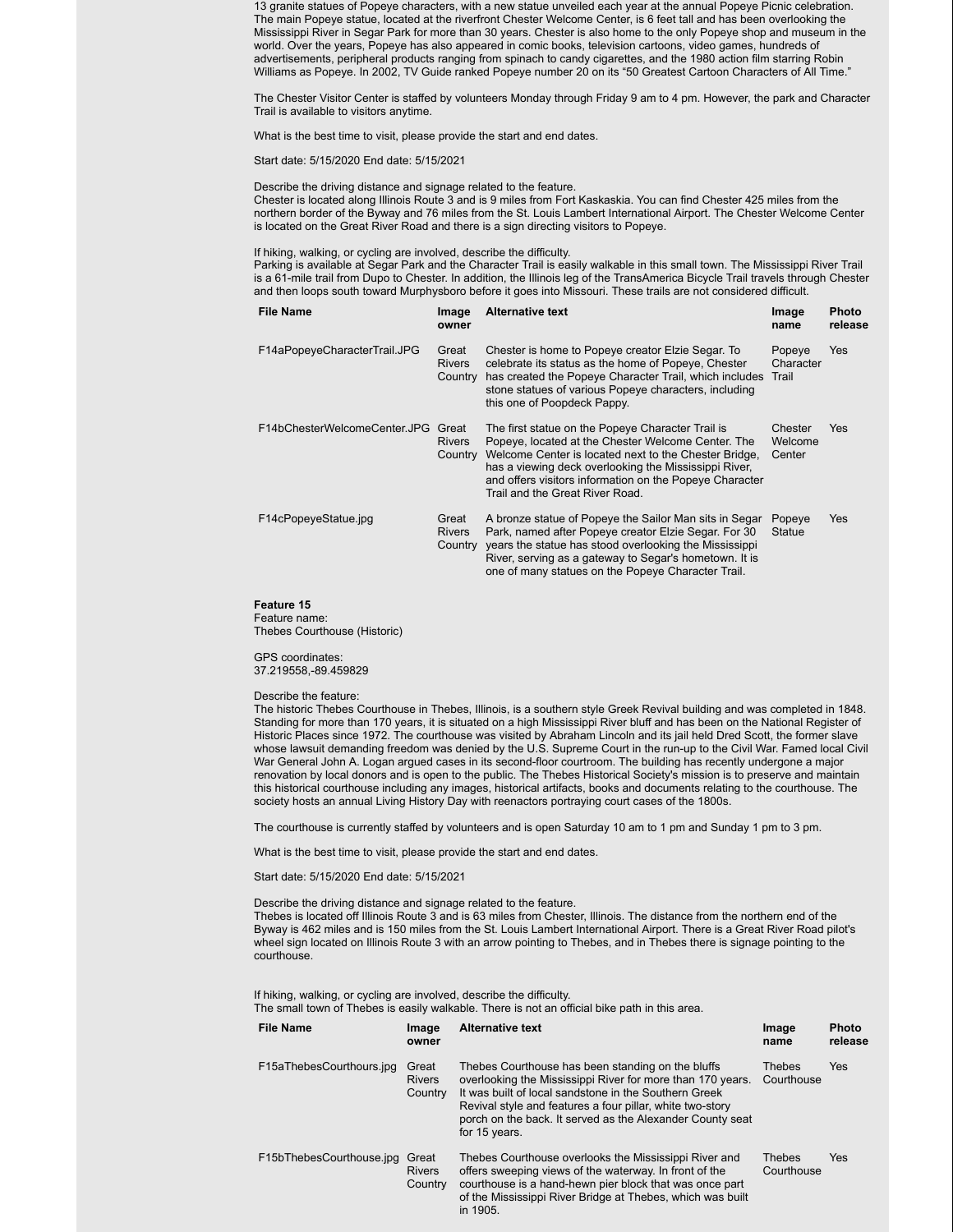| <b>File Name</b>         | Image<br>owner                    | <b>Alternative text</b>                                                                                                                                                                                                          | Image<br>name        | <b>Photo</b><br>release |
|--------------------------|-----------------------------------|----------------------------------------------------------------------------------------------------------------------------------------------------------------------------------------------------------------------------------|----------------------|-------------------------|
| F15cThebesCourthouse.jpg | Great<br><b>Rivers</b><br>Country | Thebes Courthouse sits atop the bluff with the Mississippi<br>River in the background. A sign in front describes the<br>imprisonment of Dred Scott, a fugitive slave, whose fight<br>for freedom went to the U.S. Supreme Court. | Thebes<br>Courthouse | Yes                     |

#### **Feature 16** Feature name:

U.S. Custom House Museum (Historic)

GPS coordinates: 37.002726,-89.172123

#### Describe the feature:

The U.S. Custom House, also known as "Old Custom House" is a historic three-story government building in downtown Cairo, Illinois. Building of the structure began in 1869 and was completed in 1872. In 1973, it was added to the National Register of Historic Places, and in 2018 it was selected as one of the Illinois 200 Great Places by the Illinois chapter of the American Institute of Architects. When it was completed in 1872, the Italianate style was a rarity among federal buildings. The Old Custom House has served as a customs house, post office and courthouse. It is one of the few surviving U.S. Custom houses as well as one of the largest federal buildings of its era in the Mid-Mississippi Valley. The original purpose of the structure was to house offices to collect duties and tariffs on international imports which had not been offloaded before they reached Cairo. The building now serves as a museum and artifacts on display include a Civil War-era desk used by General Ulysses S. Grant while he was in Cairo. The museum offers exhibits on Cairo's pivotal role in the Civil War and includes items from the USS Cairo, a gunboat built in the local shipyards which was sunk by a Confederate torpedo in 1862 and raised in 1964.

In addition to the historic U.S. Custom House, Cairo is home to the historic and stunning Cairo Public Library/A. B. Safford Memorial Building. Open to the public, the library contains an extensive collection of research documents relating to the city's role in the Union Army's control of the Western Theater in the Civil War.

The historic Magnolia Manor mansion is open to the public as a Victorian period house museum.

The Great River Road in Illinois National Scenic Byway ends in Cairo where the Mississippi and Ohio rivers meet. This harbor played a critical role during the Civil War, supplying the Western Campaign with soldiers and supplies. Currently, the state of Illinois is proposing to spend 40 million dollars on a river port terminal at Cairo as part of the Rebuild Illinois initiative. The proposal is currently being considered by the Illinois State Legislature.

The Custom House is available to visitors Tuesday through Friday 10 am to Noon and 1 pm to 4pm. The Cairo Public Library is open Monday through Friday from 9:30 am to 4:30 pm. Magnolia Manor is open daily 9 am to 4:30 pm and Sunday 1pm to 4:30 pm.

What is the best time to visit, please provide the start and end dates.

Start date: 5/15/2020 End date: 5/15/2021

Describe the driving distance and signage related to the feature.

Cairo is 476 miles south of East Dubuque, Illinois, the northern end of the Byway and 24 miles from the previous feature, the Thebes Courthouse. It is 183 miles from the St. Louis Lambert International Airport and 28 miles from a regional airport located in Paducah, Kentucky. There is a Mississippi River Parkway Commission/GRR interpretive sign at the museum and a GRR paddlewheel interpretive kiosk marking the end of the Byway at Fort Defiance Park, where the Great River Road meets the Ohio River.

The Custom House is located on U.S. Highway Route 51 which is the main street through the town. It is signed and easily found by visitors. The Cairo Public Library is located on the same route and is also easily identifiable. To reach Magnolia Manor, a visitor would take the Cairo Exploration Route toward the river and the mansion is located on what is called Millionaire's Row.

If hiking, walking, or cycling are involved, describe the difficulty. Cairo is small and visitors can easily walk to the U.S. Custom House Museum and other attractions. Two bike and pedestrian trails are in the area: the 55.3-mile Tunnel Hill State Trail and the 3-mile George Rogers Clark Discovery Trail. Neither are difficult.

| <b>File Name</b>                  | Image<br>owner                    | <b>Alternative text</b>                                                                                                                                                                                                                                                                                                            | Image<br>name                                 | <b>Photo</b><br>release |
|-----------------------------------|-----------------------------------|------------------------------------------------------------------------------------------------------------------------------------------------------------------------------------------------------------------------------------------------------------------------------------------------------------------------------------|-----------------------------------------------|-------------------------|
| F16aUSCustomHouse.jpg             | Great<br><b>Rivers</b>            | The U.S. Custom House was built in 1872 and<br>served as a port of entry into the country. Duties<br>Country and tariffs on international imports were collected. It<br>was constructed in the Italianate style with a<br>bracketed cornice and rounded windows.                                                                   | <b>US</b><br>Custom<br>House                  | Yes                     |
| F16bABSaffordMemorialBuilding.jpg | Great<br><b>Rivers</b><br>Country | The A.B. Safford Memorial Building, which houses<br>the Cairo Public Library, was built as a monument to<br>one of Cairo's civic-minded residents. Two niches<br>flank the door to the red brick, Queen Anne<br>structure, containing statues of Clio, the Greek<br>muse of history, and Concordia, the Roman<br>goddess of peace. | AB Safford Yes<br>Memorial<br><b>Building</b> |                         |

**Telling Your Story:** An important part of supporting the America's Byways brand is providing travelers with information about the Intrinsic Qualities that form the essence of your byway.

> 5-9: Describe the materials you use to tell your byway story and interpret its Intrinsic Qualities, (e.g., maps, brochures, DVDs, etc.) (Limit 150 words.) Brochures available include:

Great River Road in Illinois National Scenic Byway Visitor Guide is available in English at all Great River Road Interpretive **Centers**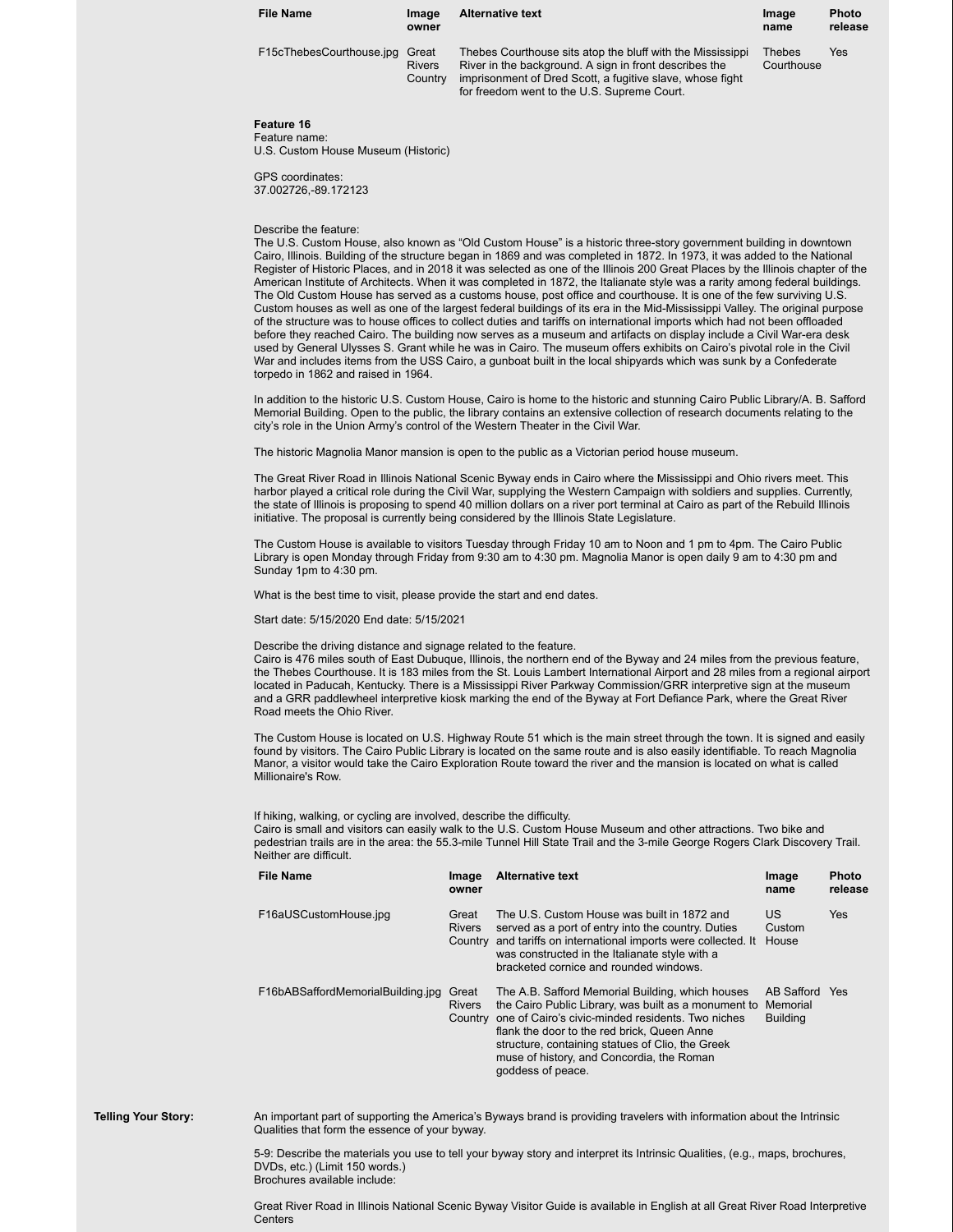Great River Road in Illinois National Scenic Byway Itineraries in English, Japanese, German and Chinese

Great River Road in Illinois National Scenic Byway Map in English, German and Spanish

Great River Road in Illinois National Scenic Byway Culinary Guide

Great River Road in Illinois National Scenic Byway Activity and Agriculture Guide

10-State Great River Road in Illinois National Scenic Byway Driving Map

10-State Great River Road National Scenic Byway Mobile App

A video on the Great River Road in Illinois is available for viewing online at greatriverroad-illinois.com

5-10: Provide the website(s) and/or social media sites where travelers and media can find information specific to your byway (other than byways.org). Separate URLs with a semi-colon. Primary Website - greatriverroad-illinois.com Japanese Website - greatriverroad-illinois.jp German Website - greatriverroad-illinois.de

Facebook: https://www.facebook.com/ILGreatRiverRoad/ @ILGreatRiverRoad

Twitter: https://twitter.com/ILGreatRiverRd @ILGreatRiverRd

Instagram: https://www.instagram.com/ilgreatriverroad/ @ilgreatriverroad

Social Media Hashtags: #GRRIL #greatriverroadtrip

### **Section 6**

**Community Support:** Community support and the openness of the planning process are considered important components in both the designation and determination of the sustainability of a byway.

> 6-1: Provide a list of key participants/organizations in the planning and development of the Corridor Management Plan (CMP), and describe critical coordination efforts with these organizations. (Limit 150 words.) Each mayor or village president and each county board were directly involved in the planning and development of the original Corridor Management Plan (CMP) as well as the 2012 update. Other statewide organizations and agencies involved included convention and visitors bureaus, the Illinois Office of Tourism, the Illinois Department of Transportation, county engineers, economic development committees, chambers of commerce and tourism coordinators and state legislators. During the preparation of the original CMP, many public meetings were advertised in local publications and held along the Byway. In addition, Byway organizers, including Illinois Department of Transportation staff, held separate meetings with the individual local and state officials to explain the program and to determine if there were questions or concerns that needed to be addressed. During the planning process for the CMP update, there were four regional public meetings held throughout the corridor and all the same entities were invited to participate.

> 6-2: Identify any significant objections to the CMP and describe actions taken to resolve them. (Limit 150 words.) In the original process of developing the CMP, the local governments and residents of Pike and Calhoun counties were very much opposed to participating due to their fear of government involvement in their daily lives. Several meetings with public officials were held as well as local public meetings, but strong objections remained so the decision was made to exclude them with the hope that they would reconsider in the future. Subsequently, local zoning issues have caused the de-designation of small portions of the 557-mile Byway in the Metro-East St. Louis area and within the city limits of Evansville.

> 6-3: Describe how you have addressed the control of outdoor advertising with your stakeholders. (Limit 150 words.) In the public involvement process for both the original CMP and the update, it was made clear that designation requires that no new, off-premise outdoor advertising be erected on Federal Aid Primary Routes or National Highway System Routes that are part of a National Scenic Byway. Most local governments accepted and understood the requirement, but there were some that did not. In Pike and Calhoun counties, that was one of several obstacles concerning state and federal government involvement that could not be overcome. The Illinois Department of Transportation, Operations Division, is very active in the control of outdoor advertising and carefully investigates each new application for outdoor advertising to determine if the requested location is along a National Scenic Byway.

6-4: Describe how this byway nomination was developed and who was involved, including critical coordination efforts with key industries and organizations along the corridor and any significant objections to the nomination of the road. (Limit 200 words.)

In the process of developing this application for All-American Road designation, the Great River Road has worked with the convention and visitors bureaus along the Byway, the Illinois Office of Tourism and the Illinois Department of Transportation. The application has also been discussed with local legislators and the many international agencies that are involved in the promotion of the Great River Road in Illinois. There have been no objections to the Great River Road in Illinois applying to become an All-American Road. All parties consider this special designation to be an honor and see it as a positive step in bringing more recognition to the Byway.

6-5: Document that you have received support from road management authorities responsible for each segment of the road and Federal land management agency(s) through whose lands the byway runs. (Limit 150 words.) The Illinois Department of Transportation has responsibility for the Great River Road and supports this application for All-American Road designation. The Great River Road does not travel through the Shawnee National Forest, but it is adjacent to it. The National Forest management staff has expressed their support.

6-6: List actions the byway leader or organization will take to assure ongoing community involvement and citizen participation. (Limit 150 words.)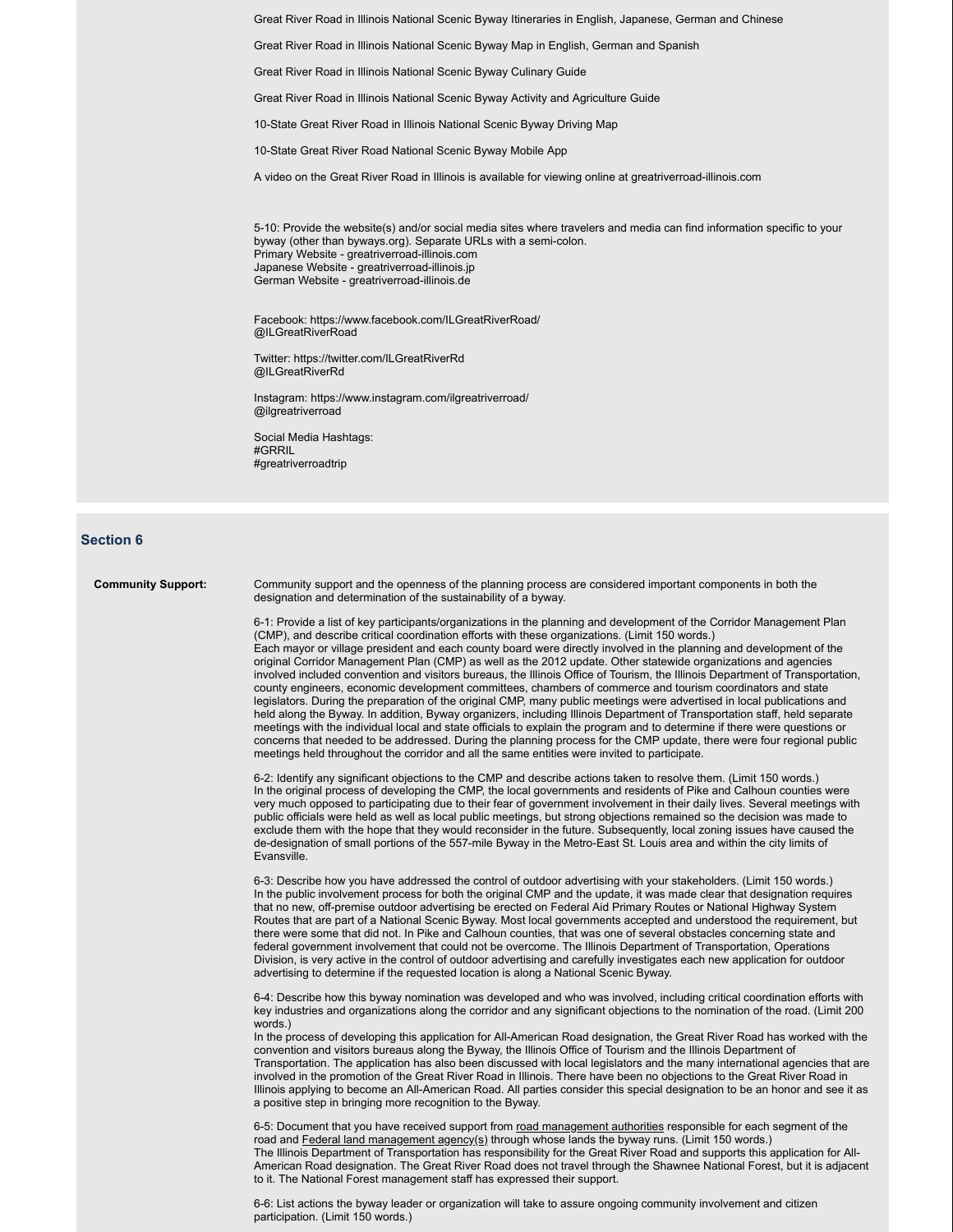|                         | The Great River Road Scenic Byway organization is part of the Great Rivers Country tourism office. The office is open<br>Monday through Friday 8:30 am to 5 pm. The President and CEO and the office staff are in contact with all convention and<br>visitors bureaus along the Byway and are available to them as well as the mayors and county boards of cities and counties<br>that make up the Great River Road route. The Byway organization, along with the Great Rivers Country office, will<br>continue working directly with all local officials and tourism agencies to assure ongoing community involvement and<br>support for the Byway efforts. |                                       |  |  |  |  |  |
|-------------------------|--------------------------------------------------------------------------------------------------------------------------------------------------------------------------------------------------------------------------------------------------------------------------------------------------------------------------------------------------------------------------------------------------------------------------------------------------------------------------------------------------------------------------------------------------------------------------------------------------------------------------------------------------------------|---------------------------------------|--|--|--|--|--|
|                         | Supporting Documentation: You must include an electronic PDF copy of the Corridor Management Plan and a single PDF document combining any<br>letters documenting support. Applicants are limited to providing these two forms of supporting documentation along with<br>the Route Map (and optional GIS file) and the photos referenced within the body of the nomination application. Additional<br>documentation/attachments will not be considered.                                                                                                                                                                                                       |                                       |  |  |  |  |  |
|                         | 6-7: Corridor Management Plan – Your application must be supported by a Corridor Management Plan that addresses<br>the required points of corridor management planning detailed in the Interim Policy.                                                                                                                                                                                                                                                                                                                                                                                                                                                       |                                       |  |  |  |  |  |
|                         | 6-7GreatRiverRoadIL.pdf                                                                                                                                                                                                                                                                                                                                                                                                                                                                                                                                                                                                                                      |                                       |  |  |  |  |  |
|                         | Before uploading, rename the file to begin with 6-7. For example, rename your file RiverBend.pdf to 6-7RiverBend.pdf.                                                                                                                                                                                                                                                                                                                                                                                                                                                                                                                                        |                                       |  |  |  |  |  |
|                         | 6-8: Letters Documenting Support – Reviewers find supporting letters that document local support useful as they<br>corroborate statements you make in your application. The most effective documentation is personalized support<br>statements that describe the writer's relationship to the byway and expected benefits from national designation. It is also<br>useful to see indications of how the writer will continue their support in the future.                                                                                                                                                                                                    |                                       |  |  |  |  |  |
|                         | 6-8GreatRiverRoadIL.pdf                                                                                                                                                                                                                                                                                                                                                                                                                                                                                                                                                                                                                                      |                                       |  |  |  |  |  |
|                         | Before uploading, rename the file to begin with 6-8. For example, rename your file RiverBend.pdf to 6-8RiverBend.pdf.                                                                                                                                                                                                                                                                                                                                                                                                                                                                                                                                        |                                       |  |  |  |  |  |
| <b>CMP Information:</b> | 6-9: Name of CMP: Great River Road in Illinois National Scenic Byway Corridor Management Plan – 2000; The Great<br>River Road in Illinois National Scenic Byway Corridor Management Plan Update 2012; Great River Road in Illinois Corridor<br>Management Plan 2020 Addendum                                                                                                                                                                                                                                                                                                                                                                                 |                                       |  |  |  |  |  |
|                         | 6-10: Date CMP was adopted: 4/14/2020                                                                                                                                                                                                                                                                                                                                                                                                                                                                                                                                                                                                                        |                                       |  |  |  |  |  |
|                         | 6-11: Does your State/Indian tribe/Federal land management agency require that CMPs be regularly updated to reflect<br>current policies?                                                                                                                                                                                                                                                                                                                                                                                                                                                                                                                     |                                       |  |  |  |  |  |
|                         | No                                                                                                                                                                                                                                                                                                                                                                                                                                                                                                                                                                                                                                                           | If yes, how<br>often?                 |  |  |  |  |  |
|                         | If no, in a few concise bullet points, describe your byway priorities for the next five (5) years. (Limit<br>150 words.)<br>Expand domestic and international marketing and promotion of the Byway                                                                                                                                                                                                                                                                                                                                                                                                                                                           |                                       |  |  |  |  |  |
|                         | Attend domestic and international travel and trade shows to promote visitation to the Byway                                                                                                                                                                                                                                                                                                                                                                                                                                                                                                                                                                  |                                       |  |  |  |  |  |
|                         | Continue print advertisement both domestically and internationally                                                                                                                                                                                                                                                                                                                                                                                                                                                                                                                                                                                           |                                       |  |  |  |  |  |
|                         | Continue Great River Road familiarization tours to promote international visitation to the Byway                                                                                                                                                                                                                                                                                                                                                                                                                                                                                                                                                             |                                       |  |  |  |  |  |
|                         | Continue to seek funding opportunities to maintain the Byway's intrinsic features                                                                                                                                                                                                                                                                                                                                                                                                                                                                                                                                                                            |                                       |  |  |  |  |  |
|                         | Continue to seek opportunities to create new and/or restore Byway attractions                                                                                                                                                                                                                                                                                                                                                                                                                                                                                                                                                                                |                                       |  |  |  |  |  |
|                         | 6-12: Your byway's CMP must address each of the following points. Using the table below, identify the principal pages in<br>your document that discuss each point.                                                                                                                                                                                                                                                                                                                                                                                                                                                                                           |                                       |  |  |  |  |  |
|                         | Item that the CMP Addresses                                                                                                                                                                                                                                                                                                                                                                                                                                                                                                                                                                                                                                  | <b>Discussed on Page</b><br>Number(s) |  |  |  |  |  |
|                         | 1. A map identifying the corridor boundaries, location, intrinsic qualities, and land uses in the<br>corridor.                                                                                                                                                                                                                                                                                                                                                                                                                                                                                                                                               | V-VII, 68                             |  |  |  |  |  |
|                         | 2. An assessment of the intrinsic qualities and their "context" (the areas surrounding them).                                                                                                                                                                                                                                                                                                                                                                                                                                                                                                                                                                | 15-25, 76-81                          |  |  |  |  |  |
|                         | 3. A strategy for maintaining and enhancing each of those intrinsic qualities.                                                                                                                                                                                                                                                                                                                                                                                                                                                                                                                                                                               | 31-43, 73-80                          |  |  |  |  |  |
|                         | 4. The agencies, groups, and individuals who are part of the team that will carry out the plan,<br>including a list of their specific, individual responsibilities. Also, a schedule of when and how<br>you'll review the degree to which those responsibilities are being met.                                                                                                                                                                                                                                                                                                                                                                              | 53-60, 75                             |  |  |  |  |  |
|                         | 5. A strategy of how existing development might be enhanced and new development<br>accommodated to preserve the intrinsic qualities of your byway.                                                                                                                                                                                                                                                                                                                                                                                                                                                                                                           | 27-29, 86-91                          |  |  |  |  |  |
|                         | 6. A plan for on-going public participation.                                                                                                                                                                                                                                                                                                                                                                                                                                                                                                                                                                                                                 | 45-49                                 |  |  |  |  |  |
|                         | 7. A general review of the road's safety record to locate hazards and poor design, and identify<br>possible corrections.                                                                                                                                                                                                                                                                                                                                                                                                                                                                                                                                     | 43, 81-85                             |  |  |  |  |  |
|                         | 8. A plan to accommodate commercial traffic while ensuring the safety of sightseers in smaller<br>vehicles, as well as bicyclists, joggers, and pedestrians.                                                                                                                                                                                                                                                                                                                                                                                                                                                                                                 | 41-43, 81-85                          |  |  |  |  |  |
|                         | 9. A listing and discussion of efforts to minimize anomalous intrusions on the visitor's<br>experience of the byway.                                                                                                                                                                                                                                                                                                                                                                                                                                                                                                                                         | 12-13, 81-85                          |  |  |  |  |  |
|                         | 10. Documentation of compliance with all existing local, state, and federal laws about the<br>control of outdoor advertising.                                                                                                                                                                                                                                                                                                                                                                                                                                                                                                                                | 36, 115                               |  |  |  |  |  |
|                         | 11. A plan to make sure that the number and placement of highway signs will not get in the way<br>of the scenery, but still be sufficient to help tourists find their way. This includes, where<br>appropriate, signs for international tourists who may not speak English fluently.                                                                                                                                                                                                                                                                                                                                                                         | 12, 81-85                             |  |  |  |  |  |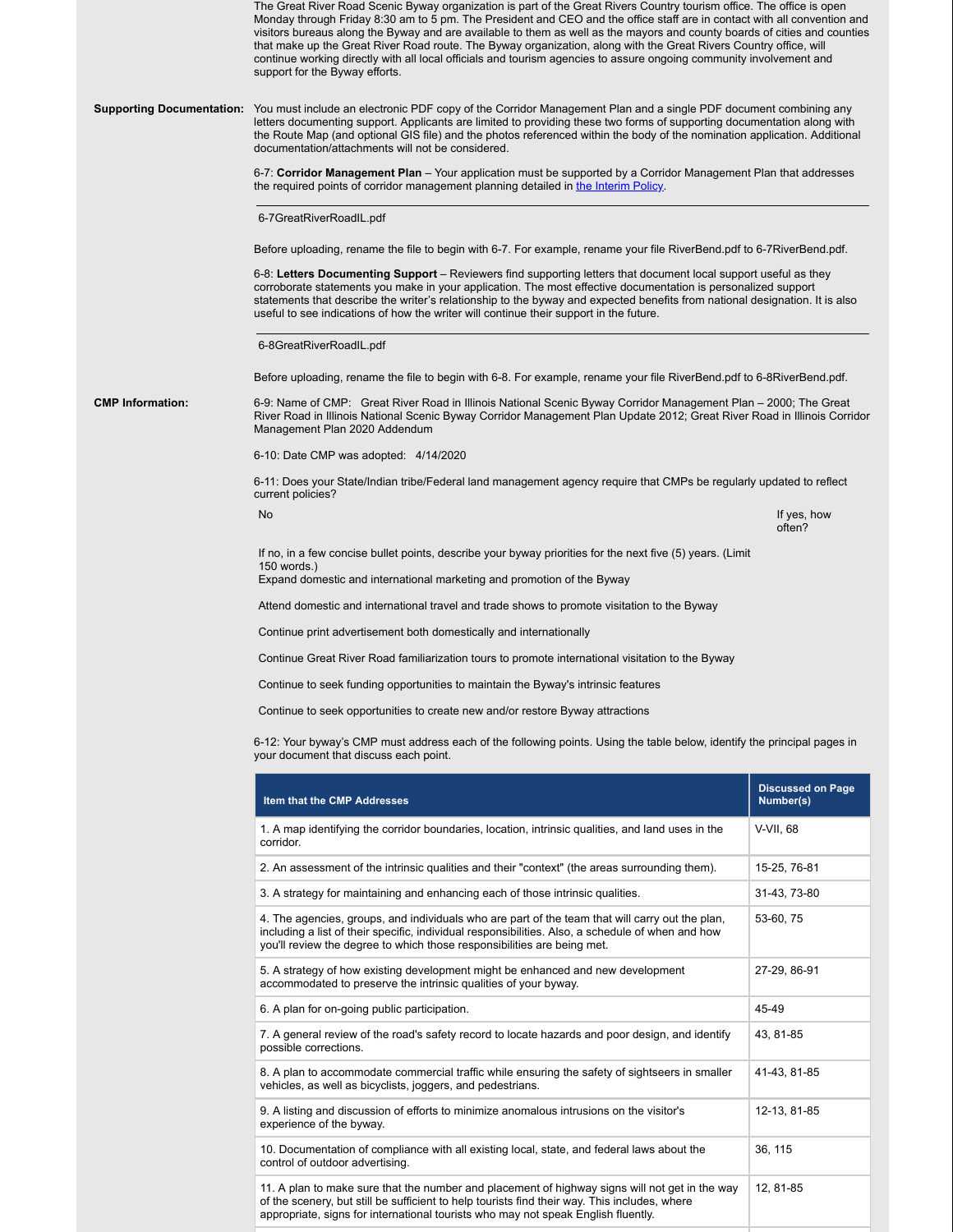|                           | 12. Plans of how the byway will be marketed and publicized.                                                                                                                                                                                                                                                                                                                                                                                                                                                                                                                                                                                                                                                                                                                                                                                                                                                                                                   | 45-49, 89-91              |  |  |  |
|---------------------------|---------------------------------------------------------------------------------------------------------------------------------------------------------------------------------------------------------------------------------------------------------------------------------------------------------------------------------------------------------------------------------------------------------------------------------------------------------------------------------------------------------------------------------------------------------------------------------------------------------------------------------------------------------------------------------------------------------------------------------------------------------------------------------------------------------------------------------------------------------------------------------------------------------------------------------------------------------------|---------------------------|--|--|--|
|                           | 13. Any proposals for modifying the roadway, including an evaluation about design standards<br>and how proposed changes may affect the byway's intrinsic qualities.                                                                                                                                                                                                                                                                                                                                                                                                                                                                                                                                                                                                                                                                                                                                                                                           | 34-36, 81-85              |  |  |  |
|                           | 14. A description of what you plan to do to explain and interpret your byway's significant<br>resources to visitors.                                                                                                                                                                                                                                                                                                                                                                                                                                                                                                                                                                                                                                                                                                                                                                                                                                          | 36-43, 86-91              |  |  |  |
|                           | 15. A narrative on how the All-American Road would be promoted, interpreted, and marketed in<br>order to attract travelers, especially those from other countries. The agencies responsible for<br>these activities should be identified.                                                                                                                                                                                                                                                                                                                                                                                                                                                                                                                                                                                                                                                                                                                     | 104-107                   |  |  |  |
|                           | 16. A plan to encourage the accommodation of increased tourism, if this is projected. Some<br>demonstration that the roadway, lodging and dining facilities, roadside rest areas, and other<br>tourist necessities will be adequate for the number of visitors induced by the byway's<br>designation as an All-American Road.                                                                                                                                                                                                                                                                                                                                                                                                                                                                                                                                                                                                                                 | 39-41, 89-91, 104-<br>107 |  |  |  |
|                           | 17. A plan for addressing multi-lingual information needs.                                                                                                                                                                                                                                                                                                                                                                                                                                                                                                                                                                                                                                                                                                                                                                                                                                                                                                    | 40, 76, 98, 104-107       |  |  |  |
|                           | 18. A demonstration of the extent to which enforcement mechanisms are being implemented in<br>accordance with the corridor management plan.                                                                                                                                                                                                                                                                                                                                                                                                                                                                                                                                                                                                                                                                                                                                                                                                                   | 36, 107                   |  |  |  |
| <b>Byway Organization</b> | 6-13: Describe the structure of any byway organization that currently exists. (Limit 100 words.)<br>The Great River Road in Illinois is overseen and its business is conducted by Western Illinois Tourism Development, Inc.<br>dba Great Rivers Country. A Great Rivers Country Board is in place and is represented by visitors bureaus along the<br>Byway.<br>6-14: Describe plans to strengthen the organization over the next five years. (Limit 100 words.)<br>The Great River Road in Illinois has a strong relationship with the Illinois Office of Tourism and works closely with their<br>office in developing and executing tourism-based strategies to encourage both domestic and international visitation to the                                                                                                                                                                                                                                |                           |  |  |  |
|                           | Byway. The Byway organization will continue this relationship, as well as their relationship with the Illinois Department of<br>Transportation with the hope of expanding programs that will benefit the Byway. The greatest assets to any Byway<br>organization includes local tourism agencies and visitor attractions along the road, and these organizations will also be<br>involved in planning for the future of the Great River Road in Illinois.                                                                                                                                                                                                                                                                                                                                                                                                                                                                                                     |                           |  |  |  |
|                           | 6-15: Provide a description of the stewardship actions and practices your byway organization intends to follow so that your<br>Intrinsic Quality(s) remains evident or available to travelers along the byway. (Limit 100 words.)<br>The Great Rivers Country office will continue to maintain relationships with the convention and visitors bureaus, tourist<br>information centers, state historic sites and other attractions in order to maintain cooperative working relationships and be<br>made aware of their needs. If and when funding becomes available at the state or federal level, the Byway organization<br>will work closely with all parties on potential projects to enhance the Intrinsic Qualities of the Byway. The Byway<br>organization will also continue to work closely with the Illinois Department of Transportation to ensure that all visitor<br>signage is maintained so that it is attractive and available to the visitor. |                           |  |  |  |

### **Contacts**

FHWA will use these contacts to obtain additional information during the nomination process and after designation, if it occurs. It is important for you to assure the individuals you list in your nomination are available for such contacts and will maintain up-to-date knowledge about byway activities.

| Role                                      | 7-1: Signatory for State, Indian Tribe, or Federal Land Management Agency |                                            |                |                                                         |                                       |                                                                                 |                             |
|-------------------------------------------|---------------------------------------------------------------------------|--------------------------------------------|----------------|---------------------------------------------------------|---------------------------------------|---------------------------------------------------------------------------------|-----------------------------|
|                                           | Name:                                                                     | <b>Todd Smith</b>                          | Agency:        | Illinois Department of<br>Transporation<br>217-785-8643 |                                       |                                                                                 | Title: Byway<br>Coordinator |
|                                           | Work Email:                                                               | Todd.A.Smith@illinois.gov                  | Work<br>Phone: |                                                         |                                       |                                                                                 |                             |
| 7-2: Principal Point of Contact for Byway |                                                                           |                                            |                |                                                         |                                       |                                                                                 |                             |
|                                           | Name:                                                                     | Roger Carmack                              | Agency:        |                                                         | <b>Great Rivers Country</b><br>Title: |                                                                                 | President & CEO             |
|                                           | Work Email:                                                               | rcarmack@macomb.com                        | Work Phone:    |                                                         | 309-837-7460                          |                                                                                 |                             |
|                                           | 7-3: Nomination Form Preparer                                             |                                            |                |                                                         |                                       |                                                                                 |                             |
|                                           | Name:                                                                     | Melissa Kribs and Elisha Agency:<br>Szyjka |                | <b>Great Rivers</b><br>Country                          |                                       | Title: Retired Illinois State Coordinator;<br><b>Great Rivers Country Staff</b> |                             |
|                                           | Work Email:                                                               | melissakribs@gmail.com Work                | Phone:         | 314-660-8589;<br>309-837-7460                           |                                       |                                                                                 |                             |

### **Signatory Review**

**Status:** submitted **Comments:**